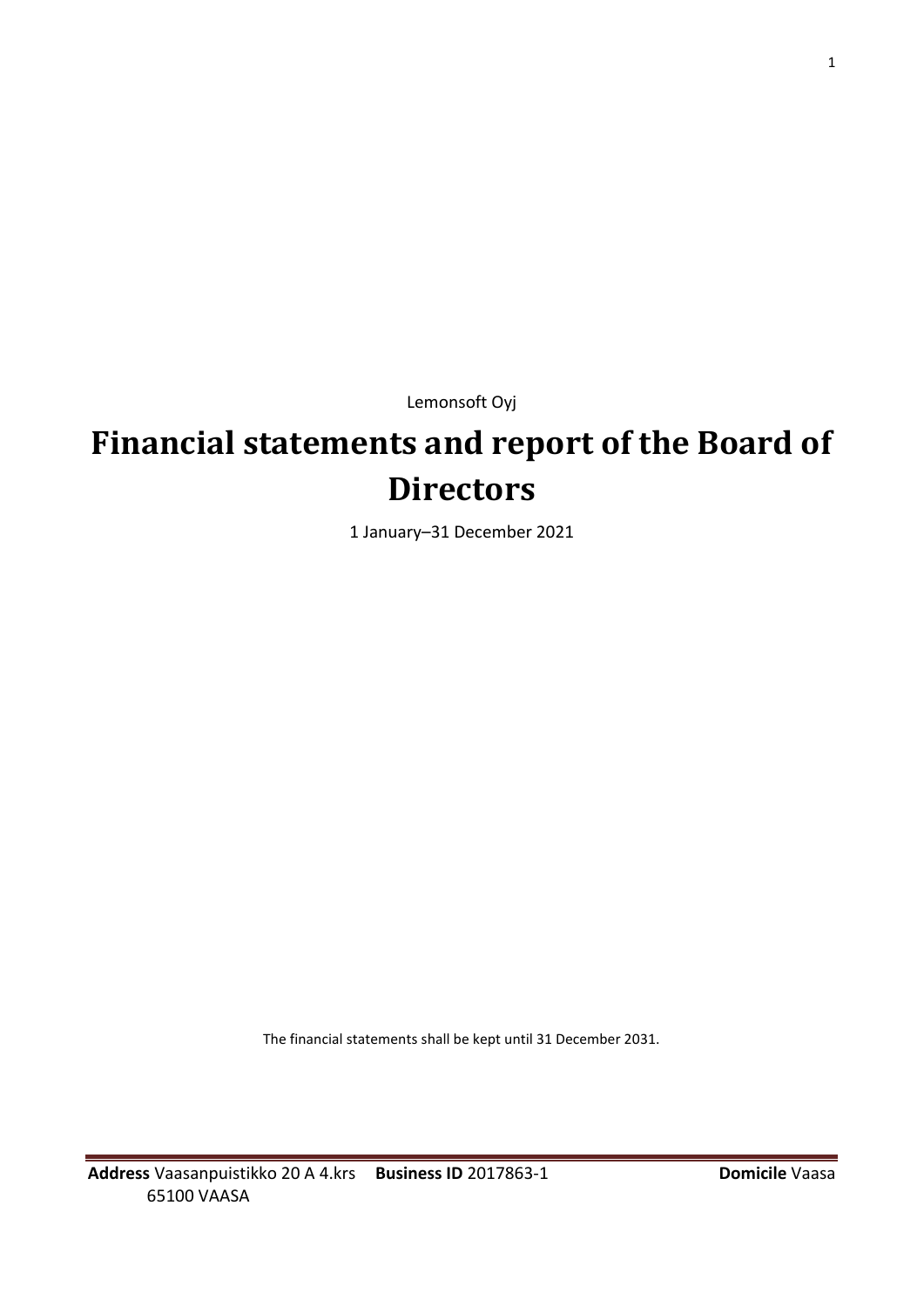# Lemonsoft Oyj

## Financial statements 1 January-31 December 2021

# **Contents**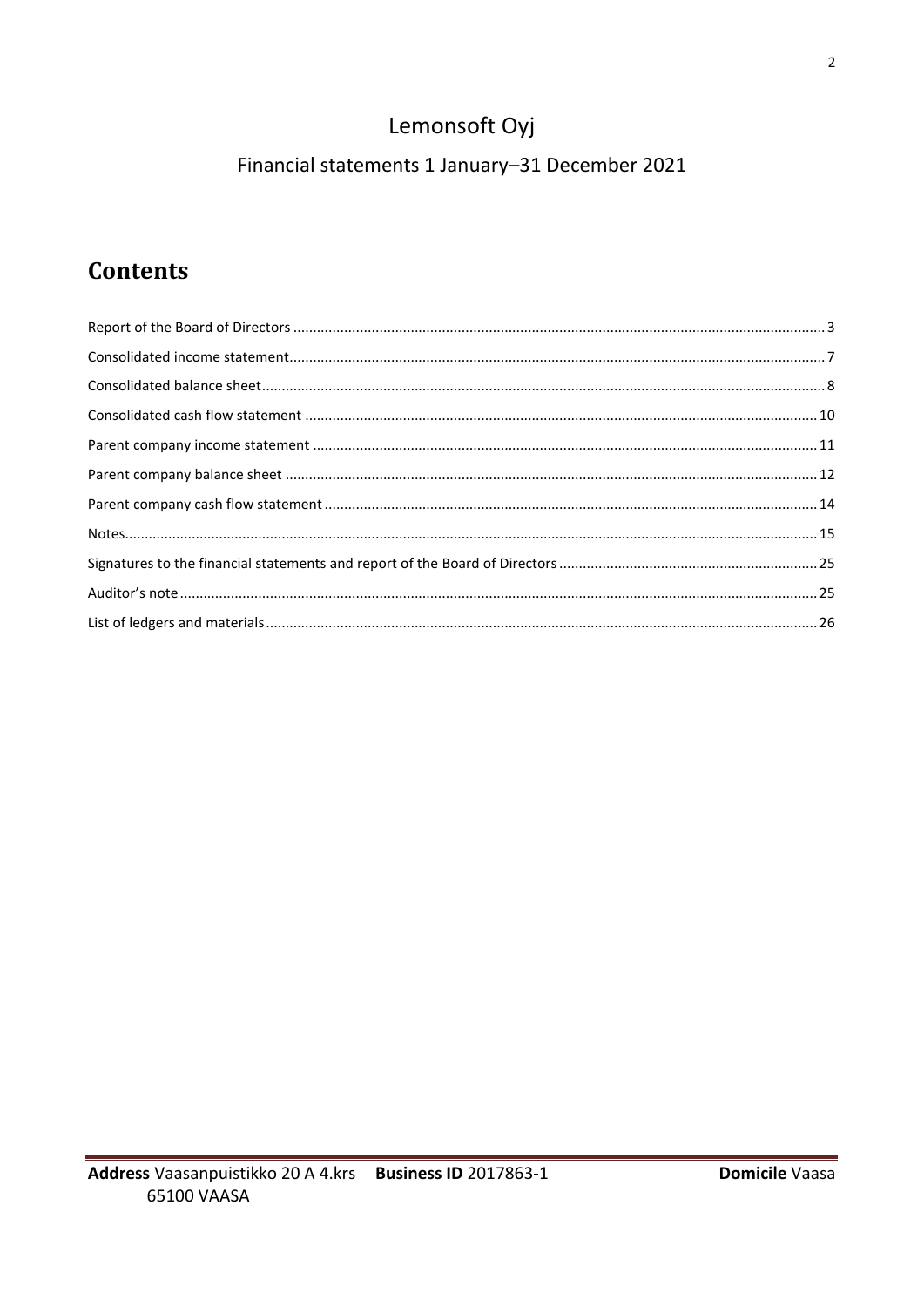## <span id="page-2-0"></span>**Report of the Board of Directors**

## **Lemonsoft group**

The Lemonsoft group is comprised of the parent company Lemonsoft Oyj and its subsidiaries Metsys Oy (0920514-1) and Planmill Oy (2062705-4), in which the parent company's holding is 100%, as well as Lixani Oy (2624244-6) and WorkIn Oy (3165937-7), in which the parent company's holding is 51%.

The group's main business is software design and production.

## **Major events during the financial period**

On 1 February 2021, Lemonsoft Oyj acquired the shares in Metsys Oy (0920514-1).

Aacon Oy (2299480-0), acquired by Lemonsoft in January 2020, was merged into Lemonsoft Oyj on 31 March 2021.

Lemonsoft Oyj acquired the Talosofta business from Alma Mediapartners Oy on 30 June 2021.

On 1 August 2021, Lemonsoft Oyj acquired the shares in Planmill Oy (2062705-4).

The shareholders resolved unanimously on 30 August 2021 to change the form of the Company to a public limited company and increase the Company's share capital though an increase from reserves under the Limited Liability Companies Act to achieve the threshold of EUR 80,000 required for public limited companies. The shareholders also unanimously resolved on 30 August 2021 to split the shares so that 24,999 new shares were issued for each existing share.

Lemonsoft Oyj was listed on the Nasdaq First North marketplace on 17 November 2021.

The current COVID-19 pandemic has had a minor impact on the group's operations.

## **Major events after the financial period**

No major events have taken place after the end of the financial period.

## **Estimate of probable future development**

Lemonsoft aims to continue steady growth by increasing the number of software modules offered to the current customer base and by increasing the customer base by acquiring new customers.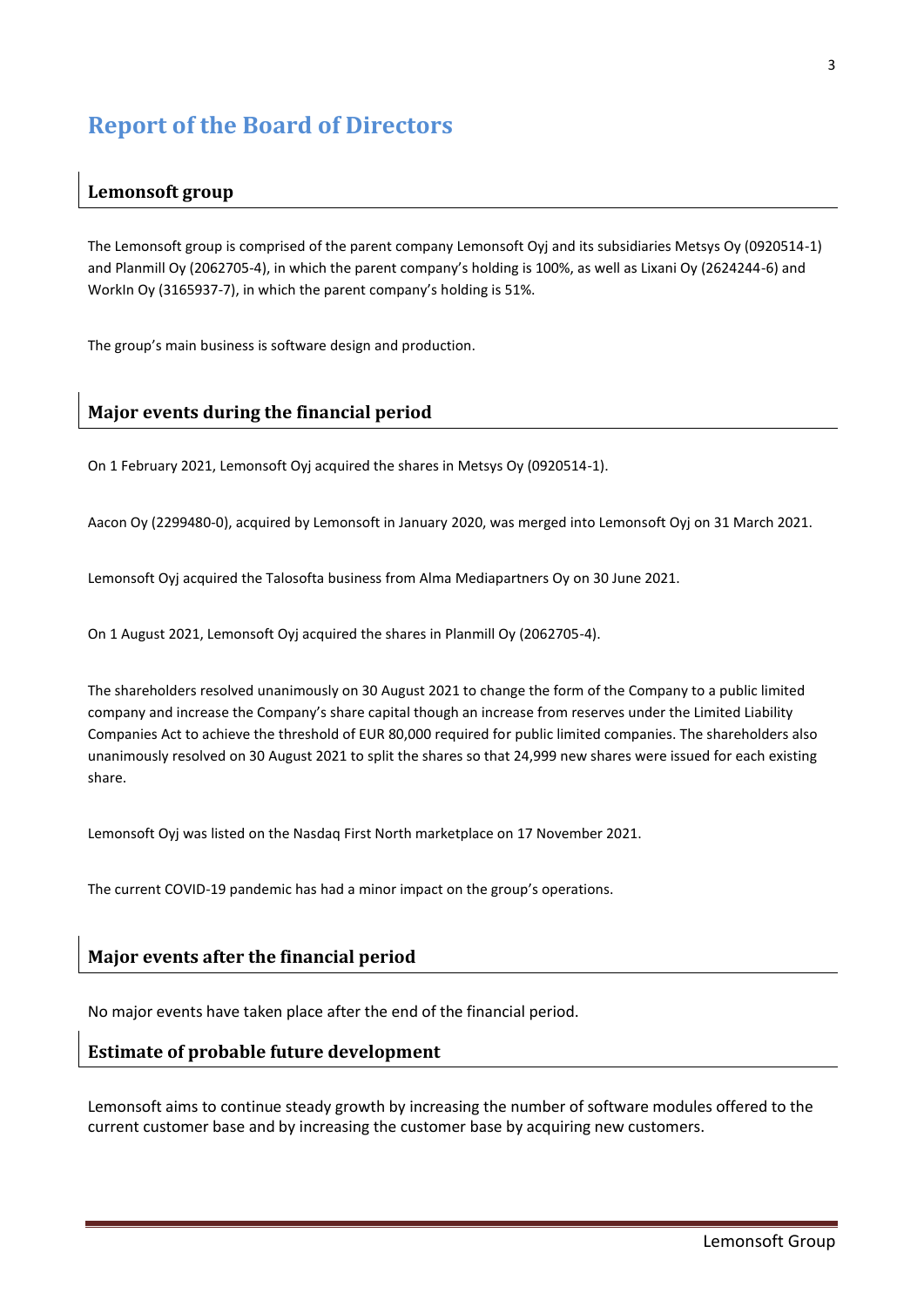Lemonsoft estimates that the net sales for the 2022 financial period will increase by 23–28 per cent compared to 2021, and that adjusted EBIT will be 30–35 per cent of net sales in 2022.

## **Scope of research and development activities**

All product development expenses incurred in 2021 were recognized directly through profit or loss.

## **Estimate of the most significant risks and uncertainties associated with operations**

The biggest challenge affecting our industry is the availability of skilled employees. Following strong growth, Lemonsoft invests strongly in recruiting new talent. The company's success and opportunities for organic growth are largely dependent on how well we can procure more competent personnel in our company, motivate and commit them and maintain and develop the competence we have.

Any weakening of the business of Lemonsoft's customer companies could translate into e.g. decreased investments by manufacturing companies and lower need for subcontracting chains. This would also have a negative impact on the demand for ERP systems, which can slow down the development of sales to new customers and add-on sales from the existing customer base.

The risks associated with data security and service providers' IT systems are a significant factor affecting the delivery reliability and continuity of the company's business. Lemonsoft continuously invests in high operational reliability and systems with high data security, aiming to ensure the high quality of the services it acquires by choosing industryleading vendors as its most significant partners. European data protection regulations may also result in unexpected risks in Lemonsoft's operating environment.

Success in acquisitions and related integration work is significant for Lemonsoft's growth. The company has completed several acquisitions in recent years and also aims to grow through M&As going forward. The acquired companies and their integration into Lemonsoft can involve unexpected risks.

## **Non-financial key figures concerning the personnel**

|                                                                                    | 2021  | 2020  | 2019                     |
|------------------------------------------------------------------------------------|-------|-------|--------------------------|
| Average number of Group employees during the financial period                      | 129   | 102   | $\overline{\phantom{0}}$ |
| Average number of parent company employees during the<br>financial period          | 110   | 87    | 78                       |
| The Group's wages and salaries during the financial period (EUR                    |       |       |                          |
| 1,000)                                                                             | 6,127 | 4,684 | $\overline{\phantom{0}}$ |
| The parent company's wages and salaries during the financial<br>period (EUR 1,000) | 5,058 | 3,963 | 3,577                    |

During the financial period, the parent company had 107 full-time employees on average. In addition, the parent company had part-time employees on average during the financial period. As a rule, employment relationships are valid until further notice.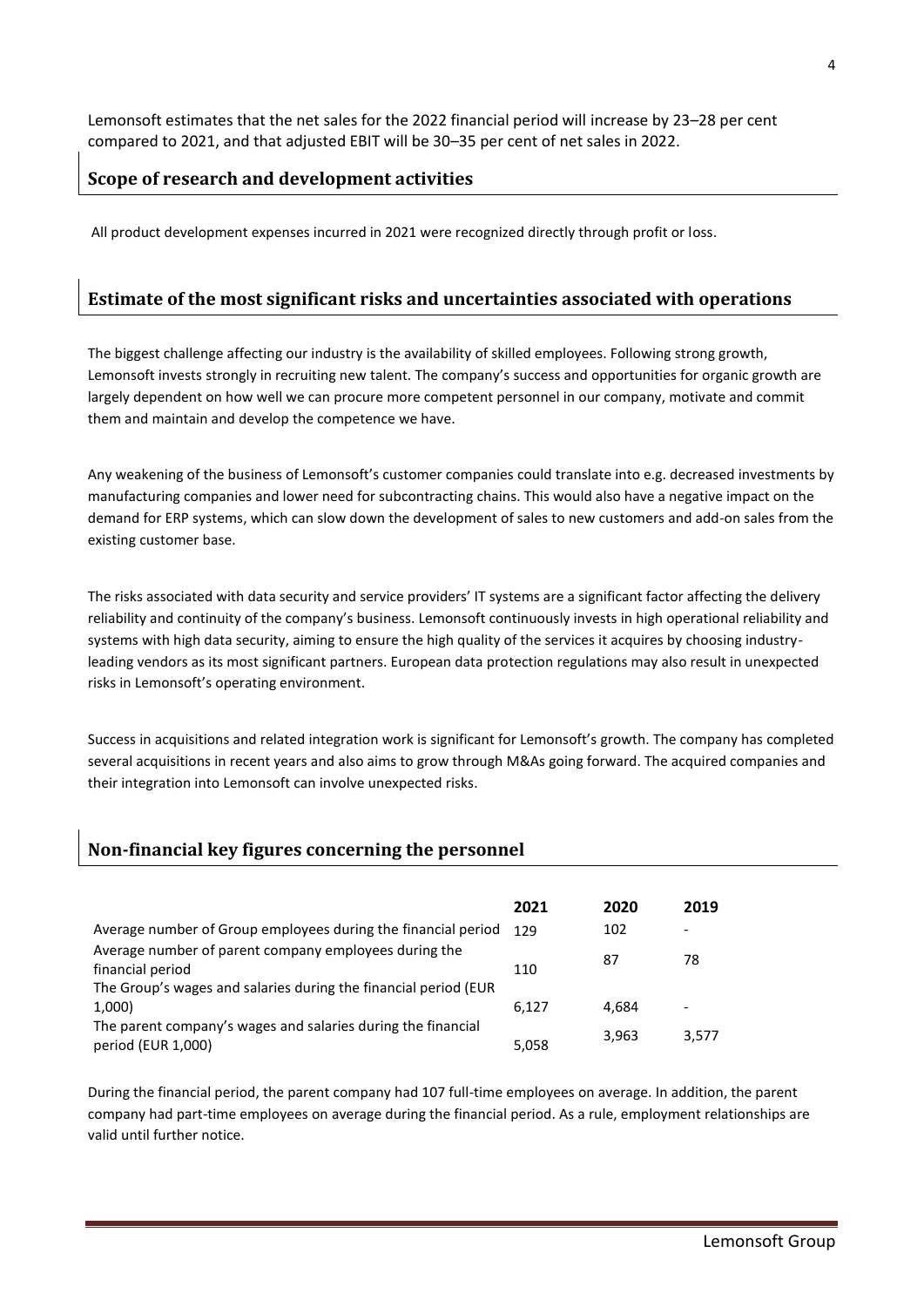## **Financial key figures**

The Group's earnings and financial position are illustrated by the following key figures:

|                      | Group      |            |
|----------------------|------------|------------|
|                      | 2021       | 2020       |
| Net sales            | 17,227,376 | 13,587,990 |
| <b>EBIT</b>          | 3,069,952  | 3,905,791  |
| EBIT, % of net sales | 18%        | 29%        |
| Return on equity     | 16%        | 44%        |
| Equity ratio         | 75%        | 60%        |

## **Parent company shares**

The parent company had 18,273,726 shares at the end of the financial period. Each share confers one vote at general meetings of shareholders. All shares confer equal rights to dividend and the company's assets.

## **Related party loans and liabilities**

No loans have been granted to the Group's related parties, and no collateral or other guarantees have been pledged on their behalf.

## **Proposal of the Board of Directors for measures warranted by the parent company's profit**

The parent company's distributable funds amount to EUR 24,119,971.12 , of which profit for the financial period accounts for EUR 4,155,209.06. The Board of Directors proposes to the Annual General Meeting that the distributable funds be distributed as follows:

| A divided of EUR 0.13 per share be paid out | 2,375,584.38  |
|---------------------------------------------|---------------|
| Carried in shareholders' equity             | 21,744,386.74 |
|                                             | 24.119.971.12 |

No essential changes have taken place in the parent company's financial position after the end of the financial period. The company's liquidity is good, and the Board of Directors estimates that the proposed distribution of profits will not compromise the company's solvency.

## **Account of the adequacy of the parent company's shareholders' equity**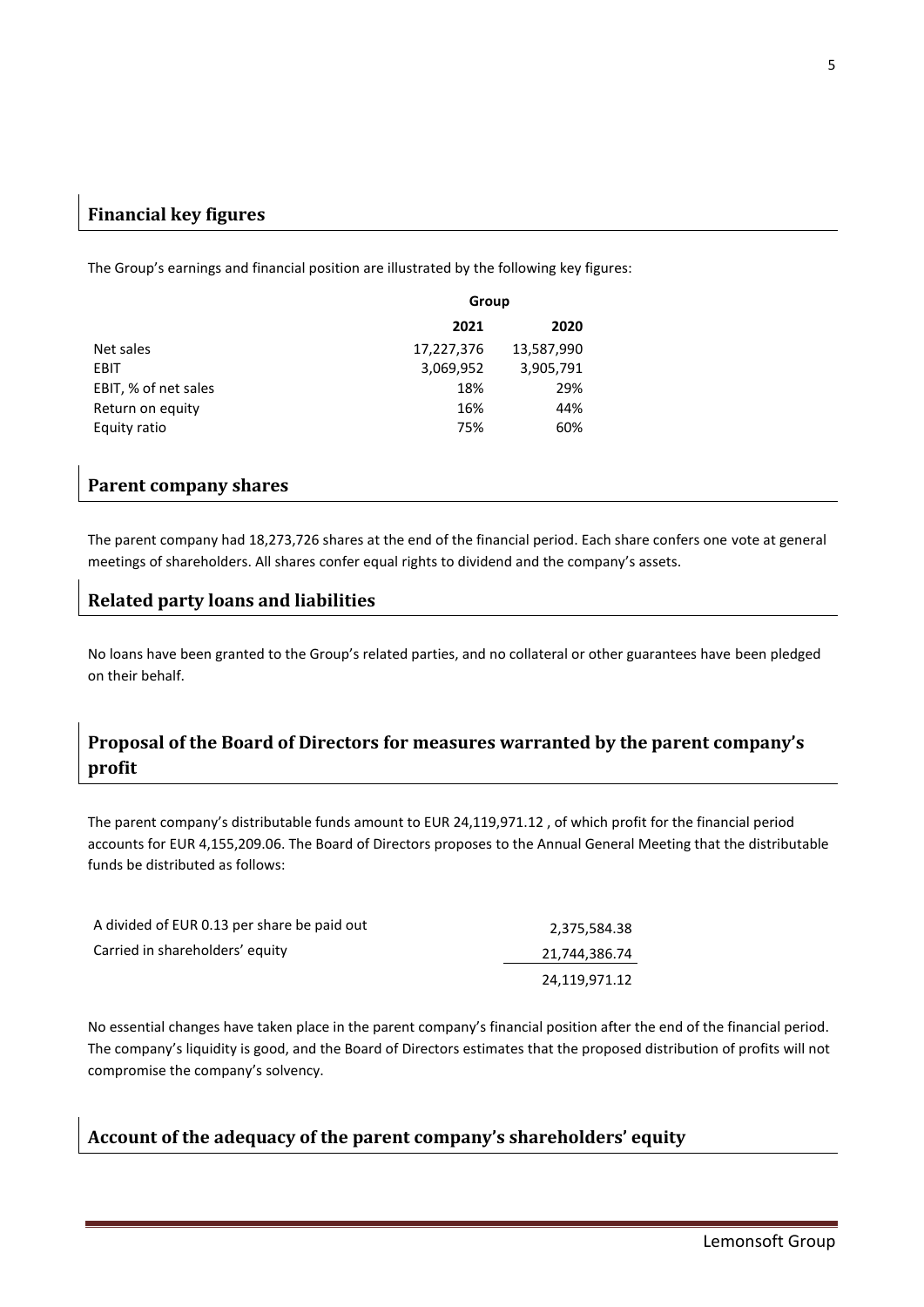| Equity 31 December 2021                                        | 24,259,971.18 |
|----------------------------------------------------------------|---------------|
| Cumulative accelerated depreciation                            | 0.00          |
| Capital loan                                                   | 0.00          |
| Difference between the book value and fair value of subsidiary |               |
| shares                                                         | 0.00          |
| Difference between the book value and fair value of building   | 0.00          |
| Equity pursuant to chapter 20, section 23 of the               |               |
| <b>Limited Liability Companies Act</b>                         | 24,259,971.18 |

## **Parent company's organization, management and auditors**

The Annual General Meeting of Lemonsoft Oyj was held on 11 March 2021. The Annual General Meeting elected four members to the Board of Directors; Christoffer Häggblom, Michael Richter, Kari Joki-Hollanti and Jani Tyyni. The Board elected Christoffer Häggblom as Chairman from among its members. Jani Tyyni resigned from the Board of Directors in May 2021. The Annual General Meeting decided that the Chairman of the Board be paid EUR 1,500 per month and the ordinary members of the Board EUR 1,000 per month. The Annual General Meeting decided that KPMG will continue as the company's auditor. Mari Kaasalainen, Authorized Public Accountant, will continue as the responsible auditor appointed by the audit firm. It was decided to pay the auditor a fee in accordance with the agreement.

The shareholders of Lemonsoft Oyj unanimously resolved on 30 August 2021 to supplement the company's Board of Directors. Ilkka Hiidenheimo and Saila Miettinen-Lähde were elected as new members of the company's Board of Directors. Christoffer Häggblom (Chairman), Kari Joki-Hollanti and Michael Richter will continue as old members of the Board. At the same time, the remuneration paid to the members of the Board of Directors was increased as follows: the remuneration paid to the Chairman of the Board is EUR 3,000 per month (previously EUR 1,500 per month) and the remuneration paid to the other members of the Board of Directors is EUR 1,500 per month each (previously EUR 1,000 per month). In addition, it was noted that the company's auditor KPMG Oy Ab has announced that Lemonsoft's principal auditor will change and that the new principal auditor will be Authorized Public Accountant Kim Järvi.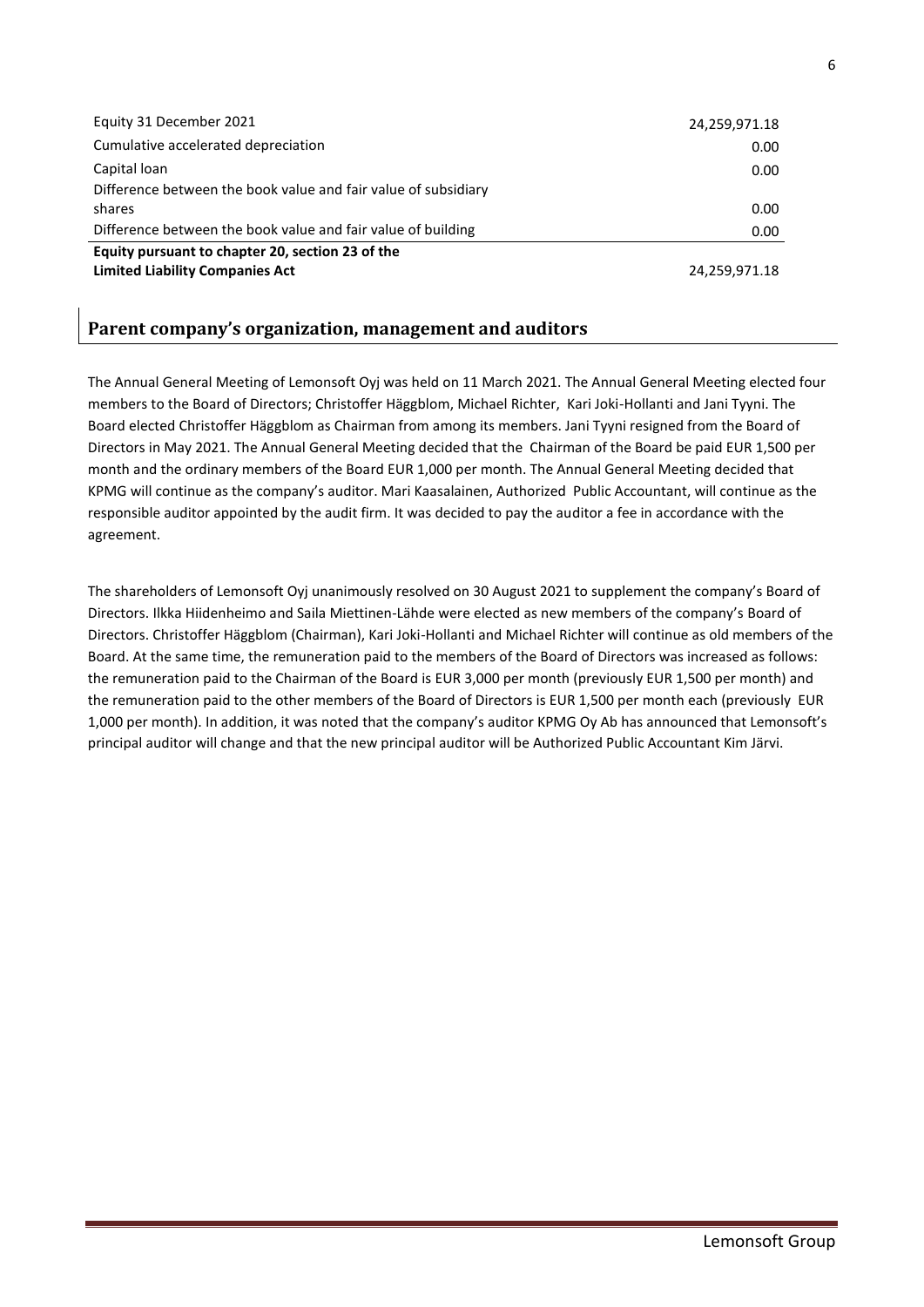## <span id="page-6-0"></span>**Consolidated income statement**

|                                                   | 1 January-31    | 1 January-31    |
|---------------------------------------------------|-----------------|-----------------|
|                                                   | December 2021   | December 2020   |
| <b>NET SALES</b><br>€                             | 17,227,376.26   | 13,587,989.74   |
| <b>Other operating income</b>                     | 45,383.42       | 55,810.18       |
| <b>Materials and services</b>                     |                 |                 |
| <b>Raw materials and consumables</b>              |                 |                 |
| Purchases during the financial year               | $-1,020,406.51$ | -942,625.39     |
| Variation in stocks                               | 25,266.08       | $-9,435.62$     |
| <b>External services</b>                          |                 |                 |
| <b>External services</b>                          | $-897,422.18$   | $-695,389.07$   |
| <b>Materials and services, total</b>              | $-1,892,562.61$ | $-1,647,450.08$ |
| <b>Personnel expenses</b>                         |                 |                 |
| Wages and salaries                                | $-6,744,262.35$ | $-5,150,130.18$ |
| Pension expenses                                  | $-1,160,489.69$ | -783,805.87     |
| Other social security expenses                    | $-185,872.72$   | $-130,633.38$   |
| Personnel expenses, total                         | $-8,090,624.76$ | $-6,064,569.43$ |
| Depreciation, amortization and impairment         |                 |                 |
| Depreciation and amortization according to plan   | $-462,249.11$   | -425,440.34     |
| Amortization of goodwill on consolidation         | $-698,736.55$   | -463,137.98     |
| Depreciation, amortization and impairment, total  | $-1,160,985.66$ | -888,578.32     |
| <b>Other operating expenses</b>                   | $-3,058,634.89$ | $-1,137,410.84$ |
| <b>OPERATING PROFIT (LOSS)</b>                    | 3,069,951.76    | 3,905,791.25    |
| <b>Financial income and expenses</b>              |                 |                 |
| Income from other investments held as non-current |                 |                 |
| assets                                            |                 |                 |
| Others                                            | 31,725.75       | 5,657.59        |
| Other interest income and other financial income  |                 |                 |
| Others                                            | 6,686.74        | 0.00            |
| Interest and other financial expenses             |                 |                 |
| Others                                            | $-22,857.67$    | $-19,063.02$    |
| Financial income and expenses, total              | 15,554.82       | $-13,405.43$    |
| PROFIT (LOSS) BEFORE APPROPRIATIONS AND TAXES     | 3,085,506.58    | 3,892,385.52    |
| <b>Income taxes</b>                               |                 |                 |
| Taxes for the financial year                      | -778,473.09     | $-916,761.31$   |
| Income taxes, total                               | -778,473.09     | -916,761.31     |
| <b>Minority interest</b>                          | 34,708.37       | 0.00            |
| PROFIT (LOSS) FOR THE FINANCIAL YEAR              | 2,272,325.12    | 2,975,624.51    |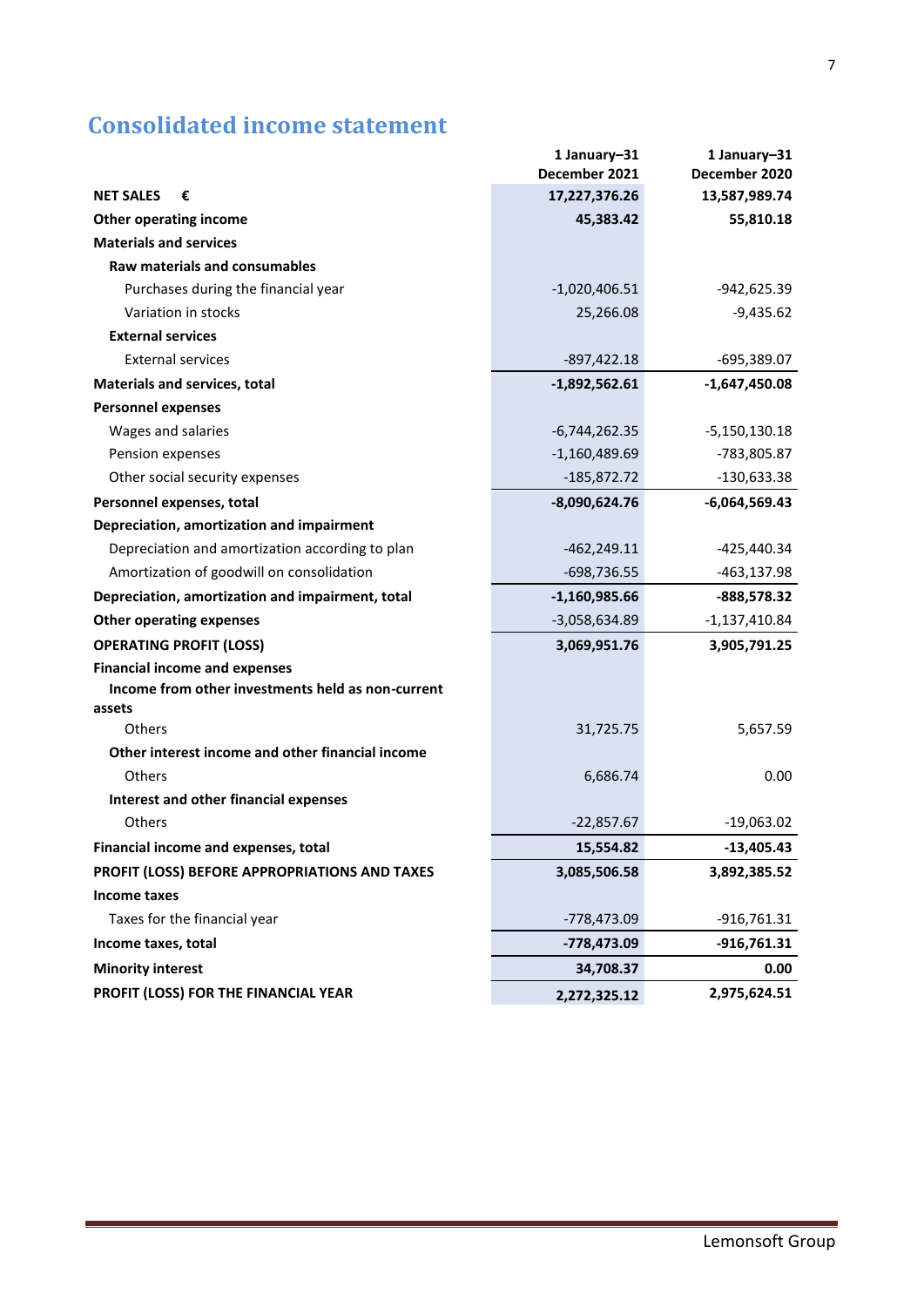## <span id="page-7-0"></span>**Consolidated balance sheet**

| <b>ASSETS</b><br>€               | <b>31 December 2021</b> | 31 December 2020 |
|----------------------------------|-------------------------|------------------|
| <b>NON-CURRENT ASSETS</b>        |                         |                  |
| Intangible assets                |                         |                  |
| Goodwill                         | 946,033.84              | 391,103.69       |
| Goodwill on consolidation        | 5,477,516.19            | 3,207,227.69     |
| Development expenditure          | 60,000.06               | 109,999.98       |
| Intangible assets, total         | 6,483,550.09            | 3,708,331.36     |
| <b>Tangible assets</b>           |                         |                  |
| <b>Buildings</b>                 | 248,954.60              | 259,327.76       |
| Machinery and equipment          | 251,880.80              | 246,645.84       |
| Works of art                     | 0.00                    | 1,500.00         |
| Other tangible assets            | 32,404.22               | 117,262.76       |
| Tangible assets, total           | 533,239.62              | 624,736.36       |
| <b>Investments</b>               |                         |                  |
| Holdings in group undertakings   | 0.00                    | 1,020.00         |
| Other investments                | 1,874,461.88            | 1,493,838.96     |
| Investments, total               | 1,874,461.88            | 1,494,858.96     |
| <b>NON-CURRENT ASSETS, total</b> | 8,891,251.60            | 5,827,926.68     |
| <b>CURRENT ASSETS</b>            |                         |                  |
| <b>Inventories</b>               |                         |                  |
| Raw materials and consumables    | 52,096.46               | 26,830.38        |
| Inventories, total               | 52,096.46               | 26,830.38        |
| <b>Receivables</b>               |                         |                  |
| <b>Current</b>                   |                         |                  |
| Trade debtors                    | 1,218,200.83            | 823,408.67       |
| Other receivables                | 39,865.49               | 0.00             |
| Prepayments and accrued income   | 537,184.28              | 46,385.54        |
| Current, total                   | 1,795,250.60            | 869,794.21       |
| Cash at bank and on hand         | 19,059,875.45           | 5,098,775.69     |
| <b>CURRENT ASSETS, total</b>     | 20,907,222.51           | 5,995,400.28     |
| <b>Total assets</b>              | 29,798,474.11           | 11,823,326.96    |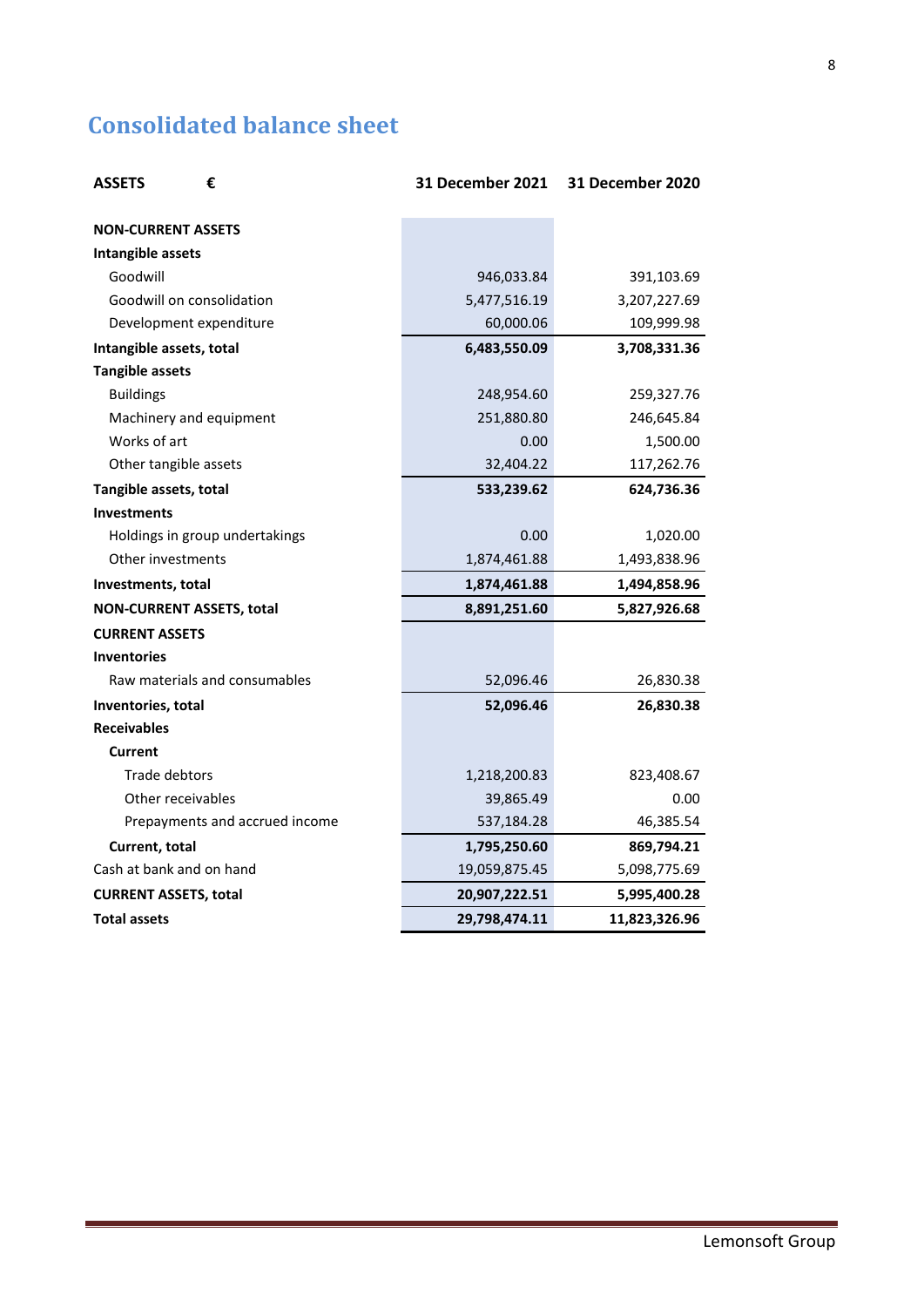| <b>EQUITY AND LIABILITIES</b><br>€         | 31 December 2021 | <b>31 December 2020</b> |
|--------------------------------------------|------------------|-------------------------|
|                                            |                  |                         |
| <b>EQUITY</b>                              |                  |                         |
| Share capital                              | 80,000.00        | 8,000.00                |
| Reserve for invested non-restricted equity | 14,980,105.84    | 41,065.64               |
| <b>Retained earnings (losses)</b>          | 4,658,093.83     | 3,763,560.86            |
| Profit (loss) for the financial year       | 2,272,325.12     | 2,975,624.51            |
| <b>Capital loans</b>                       | 0.00             | 200,000.00              |
| <b>EQUITY, total</b>                       | 21,990,524.79    | 6,988,251.01            |
| <b>Minority interest</b>                   | 30,492.32        | 0.00                    |
| <b>LIABILITIES</b>                         |                  |                         |
| <b>Non-current</b>                         |                  |                         |
| Loans from credit institutions             | 2,400,000.00     | 1,500,000.00            |
| Non-current, total                         | 2,400,000.00     | 1,500,000.00            |
| Current                                    |                  |                         |
| Loans from credit institutions             | 900,000.00       | 500,000.00              |
| Advances received                          | 535,385.58       | 469,706.37              |
| Trade creditors                            | 1,071,584.71     | 443,541.87              |
| Other creditors                            | 780,737.48       | 678,661.43              |
| Accruals and deferred income               | 2,089,749.24     | 1,243,166.28            |
| Current, total                             | 5,377,457.01     | 3,335,075.95            |
| LIABILITIES, total                         | 7,777,457.01     | 4,835,075.95            |
| <b>Total equity and liabilities</b>        | 29,798,474.11    | 11,823,326.96           |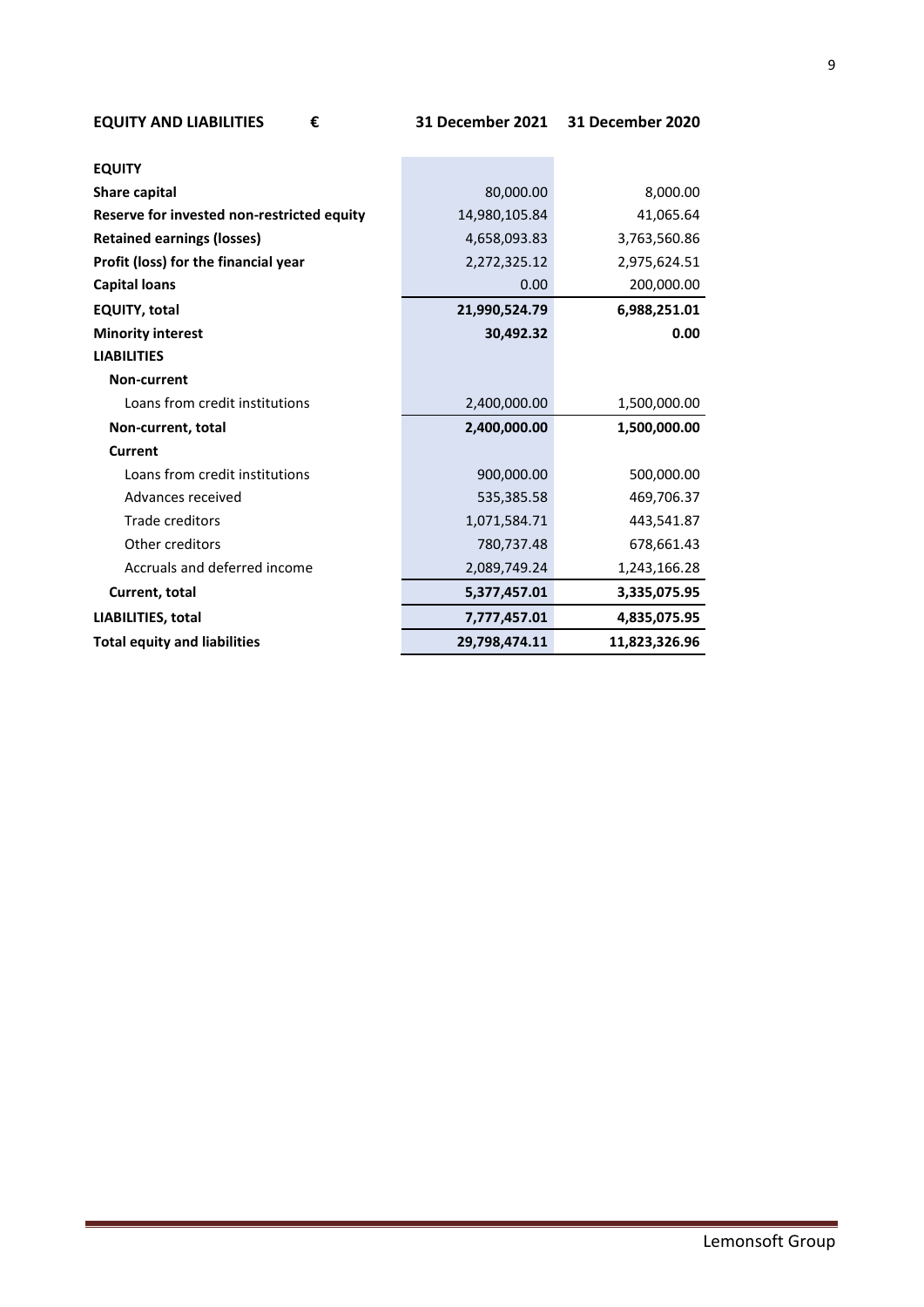# <span id="page-9-0"></span>**Consolidated cash flow statement**

| Indirect cash flow statement                                         | Group<br>12_2021 | Group<br>12_2020            |
|----------------------------------------------------------------------|------------------|-----------------------------|
| Cash flow from operating activities:                                 |                  |                             |
| Profit (loss) before appropriations and taxes                        | 3,085,506.58     | 3,892,385.82                |
| Adjustments:                                                         |                  |                             |
| Depreciation and amortization according to plan                      | 1,160,985.66     | 888,578.32                  |
| Unrealized exchange rate gains and losses                            |                  |                             |
| Other non-cash income and expenses                                   | 36,273.62        | 16,774.74                   |
| Financial income and expenses                                        | $-15,554.82$     | 13,405.43                   |
| Cash flow before change in working capital                           | 4,267,211.04     | 4,811,144.31                |
| Change in working capital:                                           |                  |                             |
| Increase(-)/decrease(+) in current non-interest-bearing receivables  | $-702,578.20$    | 109,795.49                  |
| Increase(-)/decrease(+) in inventories                               | $-25,266.08$     | 9,435.62                    |
| Increase(+)/decrease(-) in current interest-bearing liabilities      | 1,055,752.83     | 367,090.85                  |
| Cash flow from operating activities before financial items and taxes | 4,595,119.59     | 5,297,466.27                |
| Interest paid and payments for other financial operating expenses    | $-22,857.67$     | $-19,063.02$                |
| Interest received from business operations                           | 6,686.74         | 5,657.59                    |
| Direct taxes paid                                                    | -554,008.68      | -828,656.14                 |
| Net cash from operating activities (A)                               | 3,993,536.87     | 4,455,404.70                |
|                                                                      |                  |                             |
| Cash flow from investing activities:                                 |                  |                             |
| Acquisition of intangible and tangible assets                        | $-2,559,937.37$  | $-239,025.41$               |
| Proceeds from sale of tangible and intangible assets                 | 106,887.30       | 57,000.00                   |
| Acquisition of other investments                                     | $-379,147.01$    | 0.00                        |
| Acquired shares in subsidiaries                                      |                  | -1,236,313.03 -3,420,283.73 |
| Net cash used in investing activities (B)                            |                  | -4,068,510.12 -3,602,309.14 |
| Cash flow from financing activities:                                 |                  |                             |
| Dividends paid                                                       | $-2,210,000.00$  | $-1,530,000.00$             |
| Proceeds from and repayment of non-current loans                     | 1,300,000.00     | 2,000,000.00                |
| Share issue against payment                                          | 14,944,540.20    | 0.00                        |
| Net cash from financing activities (C)                               | 14,034,540.20    | 470,000.00                  |
| Change in cash at hand and in banks $(A + B + C)$ increase $(+)$ /   |                  |                             |
| decrease (-)                                                         | 13,959,566.95    | 1,323,095.56                |
| Cash at hand and in banks at 1 January                               | 5,100,308.50     | 3,775,680.13                |
| Cash at hand and in banks at 31 December                             | 19,059,875.45    | 5,098,775.69                |
|                                                                      | 13,959,566.95    | 1,323,095.56                |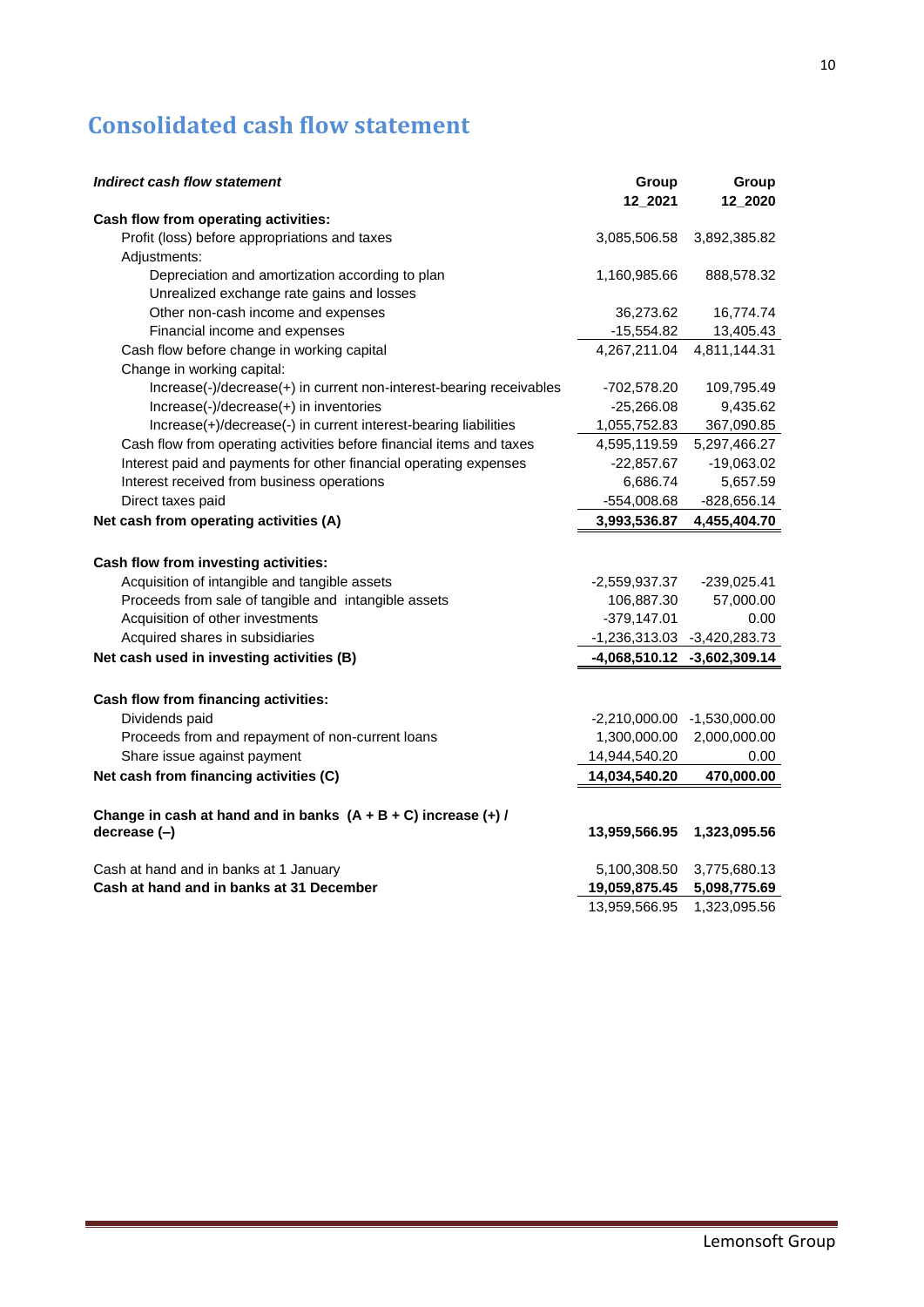# <span id="page-10-0"></span>**Parent company income statement**

|                                                   | 1 January-31    | 1 January-31    |
|---------------------------------------------------|-----------------|-----------------|
|                                                   | December 2021   | December 2020   |
| <b>NET SALES</b><br>€                             | 14,824,604.25   | 11,630,764.49   |
| <b>Other operating income</b>                     | 45,383.42       | 55,796.58       |
| <b>Materials and services</b>                     |                 |                 |
| <b>Raw materials and consumables</b>              |                 |                 |
| Purchases during the financial year               | $-900, 143.59$  | -728,963.60     |
| Variation in stocks                               | 9,017.78        | 0.00            |
| <b>External services</b>                          |                 |                 |
| <b>External services</b>                          | $-812, 102.52$  | -598,699.73     |
| <b>Materials and services, total</b>              | $-1,703,228.33$ | $-1,327,663.33$ |
| <b>Personnel expenses</b>                         |                 |                 |
| Wages and salaries                                | $-5,577,798.52$ | -4,429,010.99   |
| Pension expenses                                  | -929,912.96     | $-676,403.40$   |
| Other social security expenses                    | $-164,975.95$   | $-108,670.96$   |
| Personnel expenses, total                         | $-6,672,687.43$ | $-5,214,085.35$ |
| Depreciation, amortization and impairment         |                 |                 |
| Depreciation and amortization according to plan   | -788,980.36     | -421,945.72     |
| Depreciation, amortization and impairment, total  | -788,980.36     | -421,945.72     |
| <b>Other operating expenses</b>                   | $-2,892,588.29$ | -933,856.79     |
| <b>OPERATING PROFIT (LOSS)</b>                    | 2,812,503.26    | 3,789,009.88    |
| <b>Financial income and expenses</b>              |                 |                 |
| Income from group undertakings                    |                 |                 |
| Dividend income from group undertakings           | 2,000,000.00    | 400,000.00      |
| Income from other investments held as non-current |                 |                 |
| assets                                            |                 |                 |
| Others                                            | 28,533.84       | 0.00            |
| Other interest income and other financial income  |                 |                 |
| Others                                            | 6,274.69        | 5,216.51        |
| <b>Interest and other financial expenses</b>      |                 |                 |
| Others                                            | $-21,105.47$    | $-18,471.33$    |
| Financial income and expenses, total              | 2,013,703.06    | 386,745.18      |
| PROFIT (LOSS) BEFORE APPROPRIATIONS AND TAXES     | 4,826,206.32    | 4,175,755.06    |
| <b>Income taxes</b>                               |                 |                 |
| Taxes for the financial year                      | $-670,997.26$   | -788,241.20     |
| Income taxes, total                               | $-670,997.26$   | -788,241.20     |
| PROFIT (LOSS) FOR THE FINANCIAL YEAR              | 4,155,209.06    | 3,387,513.86    |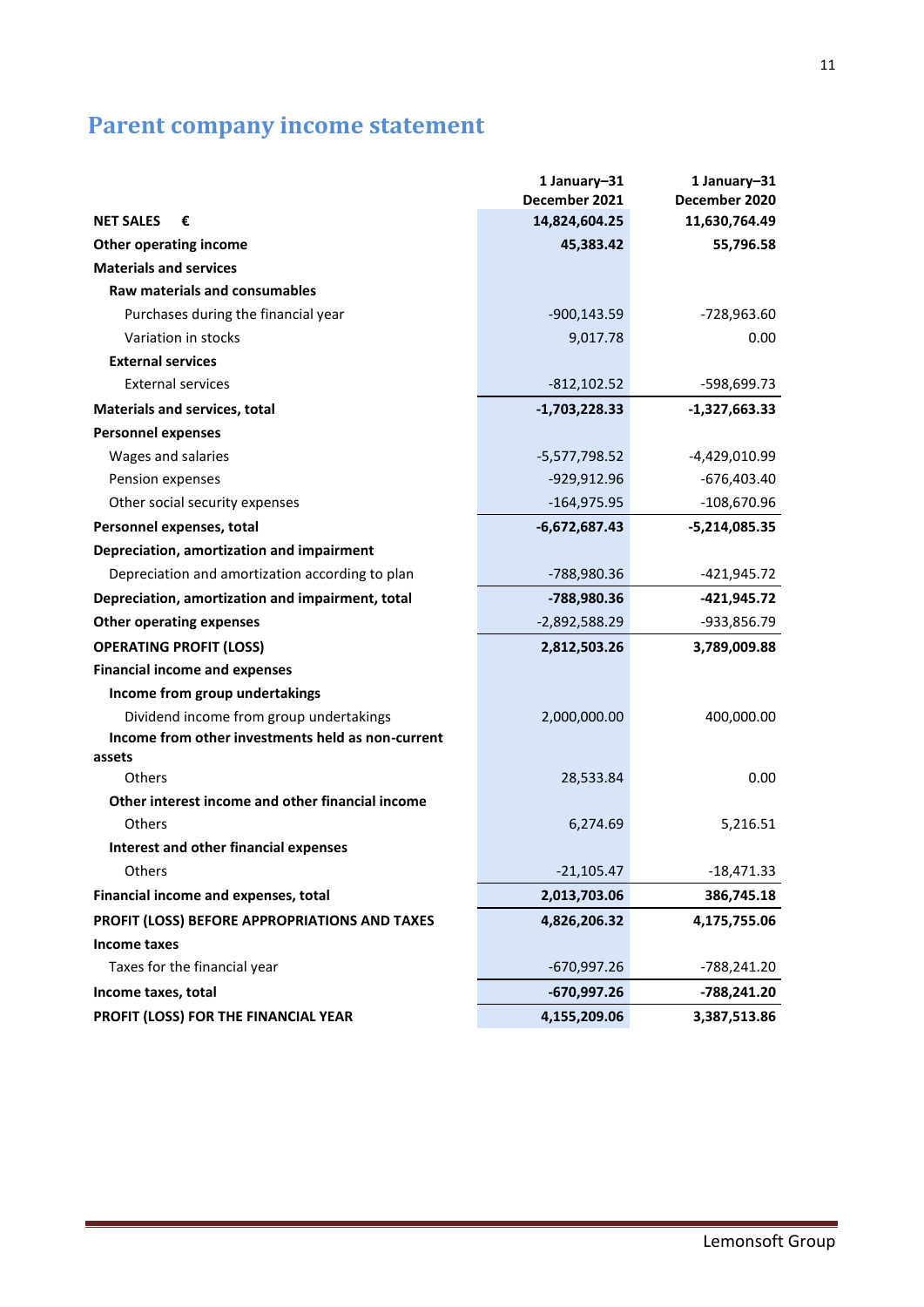# <span id="page-11-0"></span>**Parent company balance sheet**

| <b>ASSETS</b><br>€                 | <b>31 December 2021</b> | 31 December 2020 |
|------------------------------------|-------------------------|------------------|
| <b>NON-CURRENT ASSETS</b>          |                         |                  |
| Intangible assets                  |                         |                  |
| Goodwill                           | 3,698,684.57            | 391,103.69       |
| Development expenditure            | 60,000.06               | 109,999.98       |
| Intangible assets, total           | 3,758,684.63            | 501,103.67       |
| <b>Tangible assets</b>             |                         |                  |
| <b>Buildings</b>                   | 248,954.60              | 259,327.76       |
| Machinery and equipment            | 251,620.19              | 235,966.58       |
| Works of art                       | 0.00                    | 1,500.00         |
| Other tangible assets              | 32,404.22               | 117,262.76       |
| Tangible assets, total             | 532,979.01              | 614,057.10       |
| <b>Investments</b>                 |                         |                  |
| Holdings in group undertakings     | 6,058,989.00            | 3,999,589.60     |
| Amounts owed by group undertakings | 200,000.00              | 200,000.00       |
| Other investments                  | 1,872,985.97            | 1,393,838.96     |
| Investments, total                 | 8,131,974.97            | 5,593,428.56     |
| <b>NON-CURRENT ASSETS, total</b>   | 12,423,638.61           | 6,708,589.33     |
| <b>CURRENT ASSETS</b>              |                         |                  |
| <b>Inventories</b>                 |                         |                  |
| Raw materials and consumables      | 52,096.46               | 0.00             |
| <b>Receivables</b>                 | 52,096.46               | 0.00             |
| Non-current                        |                         |                  |
| Non-current receivables            | 20,000.00               | 0.00             |
| Non-current, total                 | 20,000.00               | 0.00             |
| <b>Current</b>                     |                         |                  |
| Trade debtors                      | 891,590.75              | 768,326.19       |
| Amounts owed by group undertakings | 6,344.05                | 33,374.78        |
| Other receivables                  | 33,623.82               | 0.00             |
| Prepayments and accrued income     | 530,100.46              | 44,507.00        |
| Current, total                     | 1,461,659.08            | 846,207.97       |
| Cash at bank and on hand           | 17,640,282.22           | 4,285,163.47     |
| <b>CURRENT ASSETS, total</b>       | 19,174,037.76           | 5,131,371.44     |
| <b>Total assets</b>                | 31,597,676.37           | 11,839,960.77    |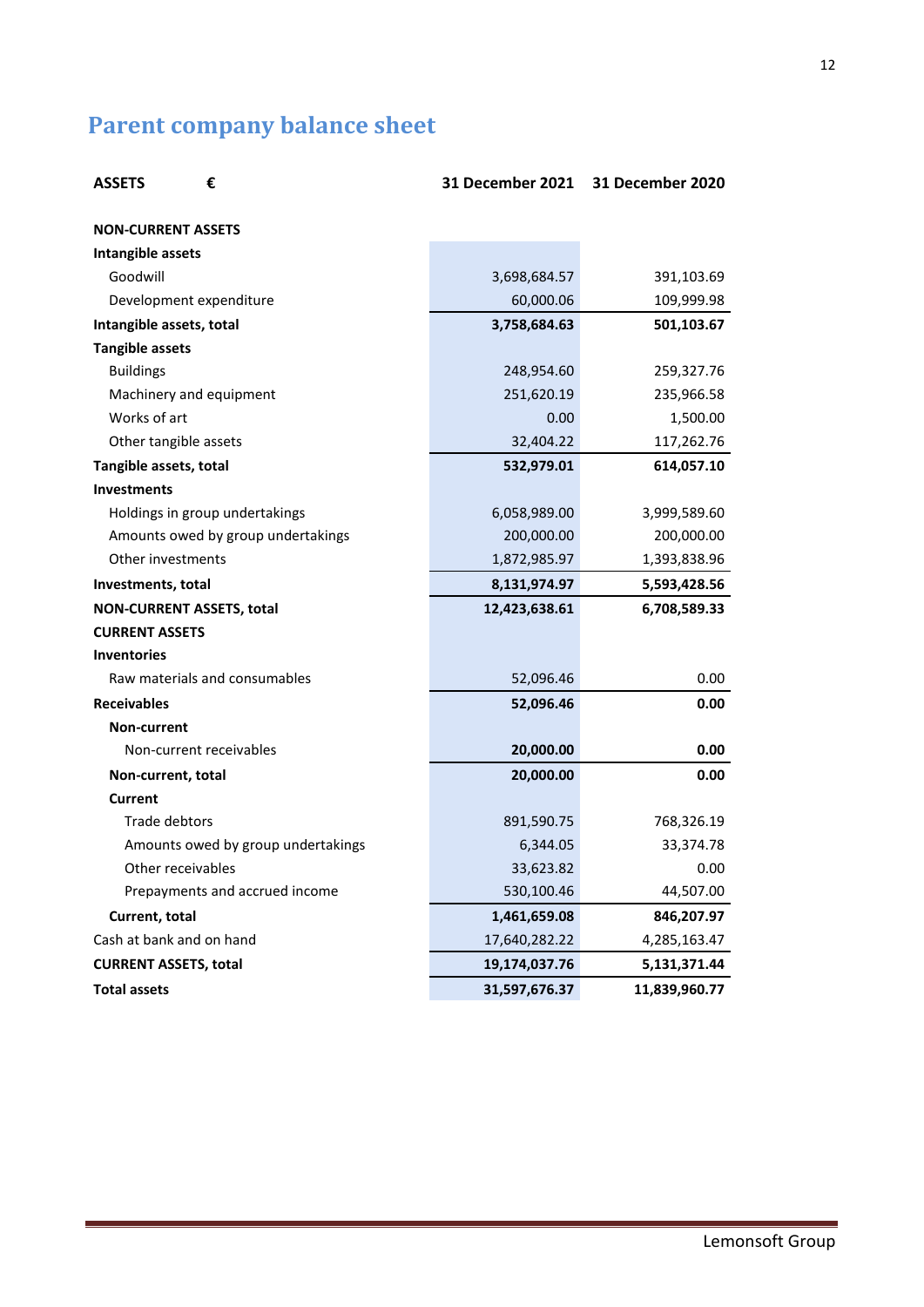| <b>EQUITY AND LIABILITIES</b> |  |
|-------------------------------|--|
|-------------------------------|--|

| <b>EQUITY</b>                              |               |               |
|--------------------------------------------|---------------|---------------|
| Share capital, cooperative capital or      | 80,000.00     | 8,000.00      |
| corresponding capital                      |               |               |
| Reserve for invested non-restricted equity | 14,944,540.20 | 0.00          |
| Retained earnings (loss)                   | 5,080,221.92  | 3,974,708.06  |
| Profit (loss) for the financial year       | 4,155,209.06  | 3,387,513.86  |
| <b>EQUITY, total</b>                       | 24,259,971.18 | 7,370,221.92  |
| <b>LIABILITIES</b>                         |               |               |
| Non-current                                |               |               |
| Loans from credit institutions             | 2,400,000.00  | 1,500,000.00  |
| Non-current, total                         | 2,400,000.00  | 1,500,000.00  |
| Current                                    |               |               |
| Loans from credit institutions             | 900,000.00    | 500,000.00    |
| Advances received                          | 535,125.58    | 469,706.37    |
| Trade creditors                            | 1,034,817.77  | 411,240.06    |
| Amounts owed to group undertakings         | 11,160.00     | 0.00          |
| Other creditors                            | 623,808.52    | 561,721.45    |
| Accruals and deferred income               | 1,832,793.32  | 1,027,070.97  |
| Current, total                             | 4,937,705.19  | 2,969,738.85  |
| LIABILITIES, total                         | 7,337,705.19  | 4,469,738.85  |
| <b>Total equity and liabilities</b>        | 31,597,676.37 | 11,839,960.77 |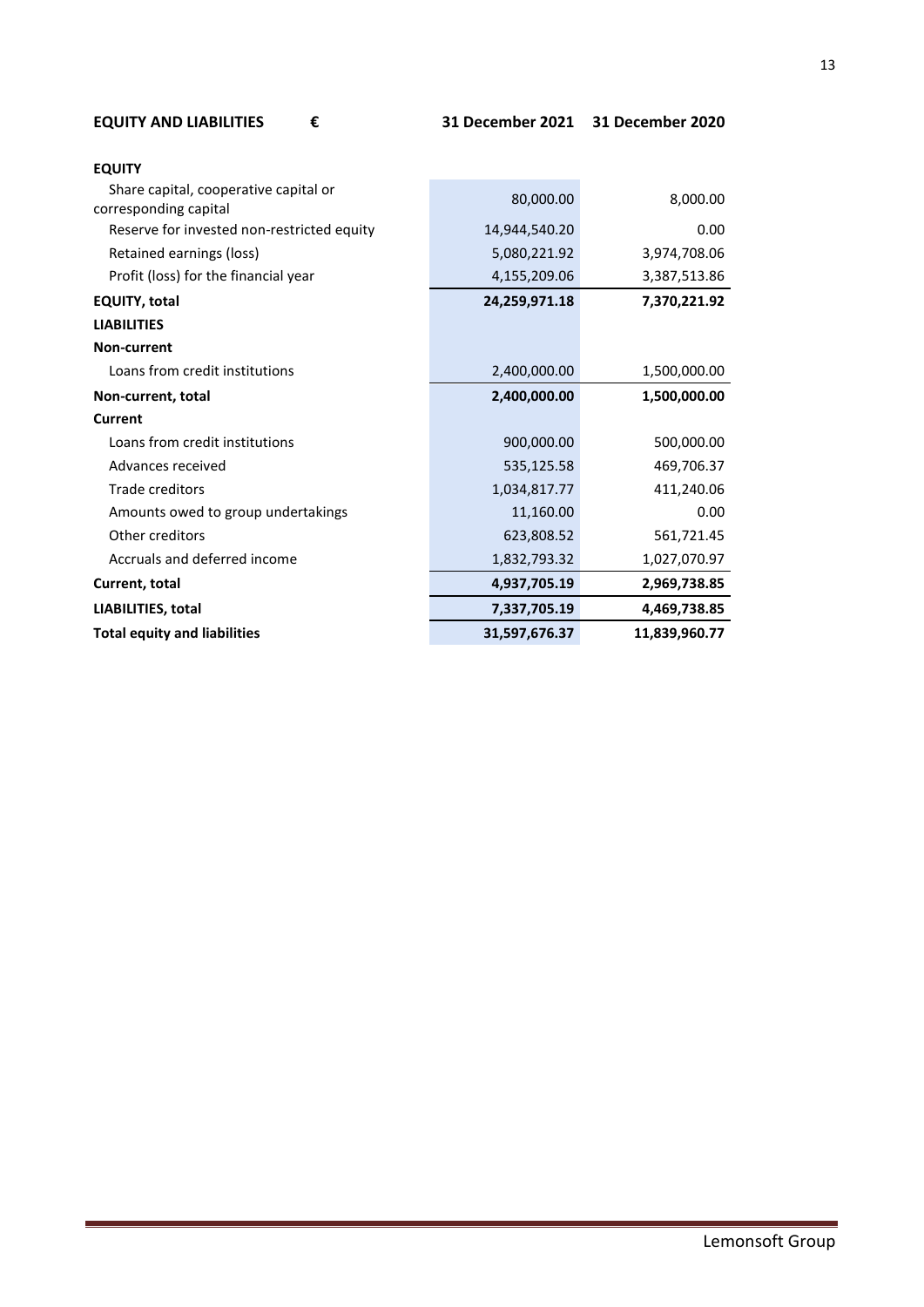# <span id="page-13-0"></span>**Parent company cash flow statement**

### *Indirect cash flow statement*

|                                                                             | 2021            | 2020            |
|-----------------------------------------------------------------------------|-----------------|-----------------|
| Cash flow from operating activities:                                        |                 |                 |
| Profit (loss) before extraordinary items                                    | 4,826,206.32    | 4,175,755.06    |
| Adjustments:                                                                |                 |                 |
| Depreciation and amortization according to plan                             | 788,980.36      | 421,945.72      |
| Unrealized exchange rate gains and losses                                   |                 |                 |
| Other non-cash income and expenses                                          | 33,508.72       | 11,521.18       |
| Financial income and expenses                                               | $-24,205.24$    | 13,254.82       |
| Other adjustments                                                           | $-2,000,000.00$ | $-400,000.00$   |
| Cash flow before change in working capital                                  | 3,624,490.16    | 4,222,476.78    |
| Change in working capital:                                                  |                 |                 |
| Increase(-)/decrease(+) in current non-interest-bearing receivables         | $-614,377.09$   | 19,036.49       |
| Increase(-)/decrease(+) in inventories                                      | $-9,017.78$     | 0.00            |
| Increase(+)/decrease(-) in current interest-bearing liabilities             | 1,174,404.46    | 412,880.15      |
| Cash flow from operating activities before financial items and taxes        | 4,175,499.75    | 4,654,393.42    |
| Interest paid and payments for other financial operating expenses           | -7,439.75       | 0.00            |
| Dividends received from business operations                                 | 2,000,000.00    | 400,000.00      |
| Direct taxes paid                                                           | $-475, 140.14$  | -788,241.20     |
| Net cash from operating activities (A)                                      | 5,692,919.86    | 4,266,152.22    |
| Cash flow from investing activities:                                        |                 |                 |
| Acquisition of intangible and tangible assets                               | -1,100,755.76   | $-239,025.41$   |
| Proceeds from sale of tangible and intangible assets                        | 28,533.84       | 0.00            |
| Acquisition of other investments                                            | $-379,147.01$   | 0.00            |
| Acquired shares in subsidiaries                                             | -4,920,972.38   | $-3,969,589.60$ |
| Net cash used in investing activities (B)                                   | $-6,372,341.31$ | $-4,208,615.01$ |
|                                                                             |                 |                 |
| Cash flow from financing activities:                                        |                 |                 |
| Dividends paid                                                              | $-2,210,000.00$ | $-1,530,000.00$ |
| Proceeds from and repayment of non-current loans                            | 1,300,000.00    | 1,981,946.33    |
| Share issue against payment                                                 | 14,944,540.20   | $0.00\,$        |
| Net cash from financing activities (C)                                      | 14,034,540.20   | 451,946.33      |
| Change in cash at hand and in banks $(A + B + C)$ increase $(+)$ / decrease |                 |                 |
| $(-)$                                                                       | 13,355,118.75   | 509,483.34      |
| Cash at hand and in banks at 1 January                                      | 4,285,163.47    | 3,775,680.13    |
| Cash at hand and in banks at 31 December                                    | 17,640,282.22   | 4,285,163.47    |
|                                                                             | 13,355,118.75   | 509,483.34      |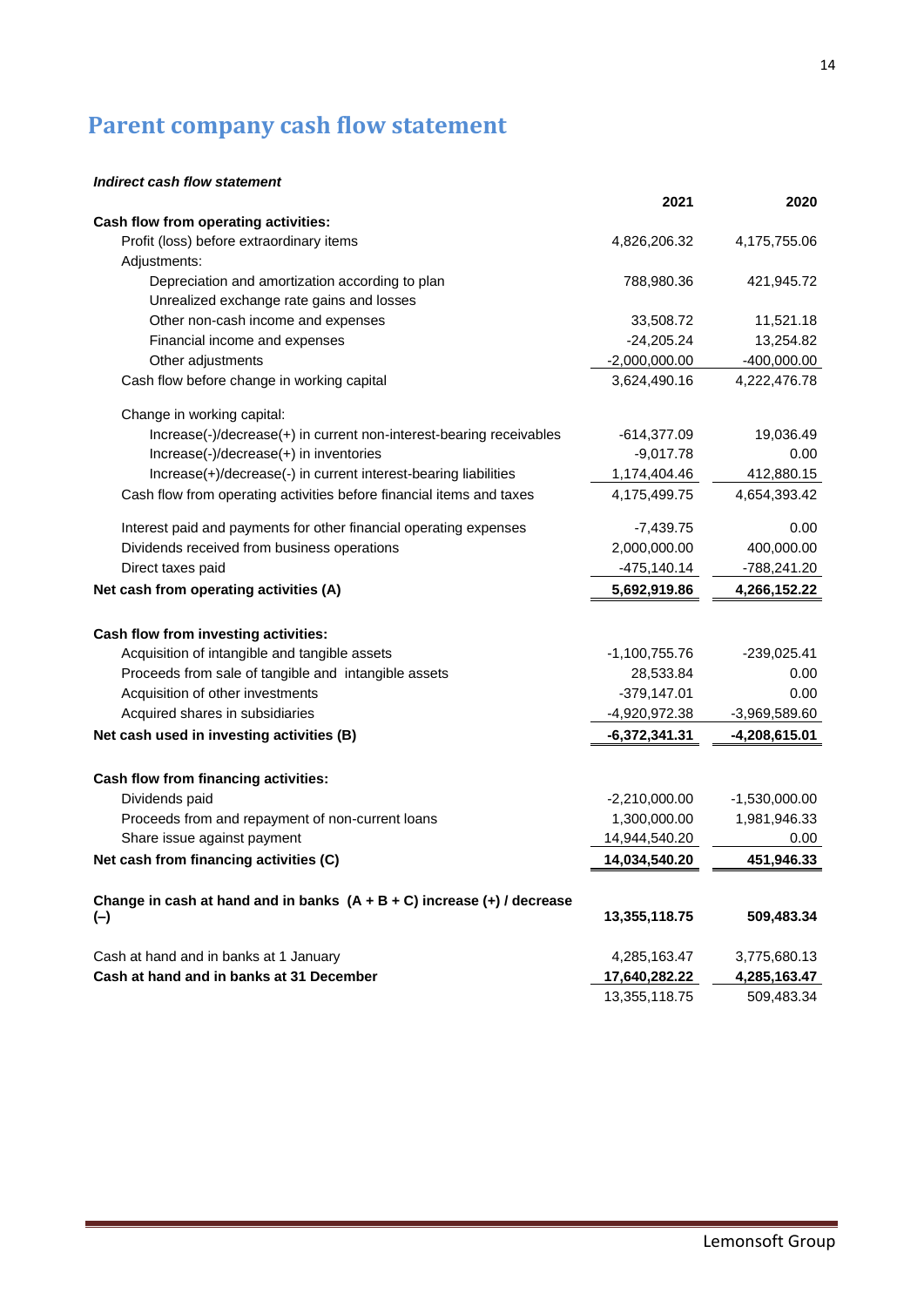## <span id="page-14-0"></span>**Notes**

## **Accounting principles applied to the parent company's financial statements**

The financial statements have been prepared in accordance with the Finnish Accounting Act and Decree.

### **Measurement of non-current assets**

Non-current assets are recognized at original cost less depreciation and amortization according to plan. The direct expenses incurred due to the acquisition of the balance sheet item are recognized in the cost. Depreciation and amortization according to plan is calculated using the straight-line method based on the estimated economic useful lives of the non-current assets. An exception to this is the building, which is depreciated by 4 per cent using the declining balance method pursuant to the Act on the Taxation of Business Income.

Depreciation periods:

| Development expenditure | 5 years   |
|-------------------------|-----------|
| Intangible rights       | 3 years   |
| Goodwill                | 5-8 years |
| Other tangible assets   | 5 years   |
| Machinery and equipment | 5 years   |

#### **Inventories**

Inventories are recognized at cost.

### **Measurement of receivables, financial securities and liabilities**

The trade, loan, accrued income and other receivables recognized in receivables are measured at the lower of nominal value or probable value in accordance with chapter 5, section 2, subsection 1 of the Accounting Act. Financial securities and other similar financial assets are measured at the lower of cost or probable fair market price. Liabilities are measured at the higher of nominal value or benchmark value.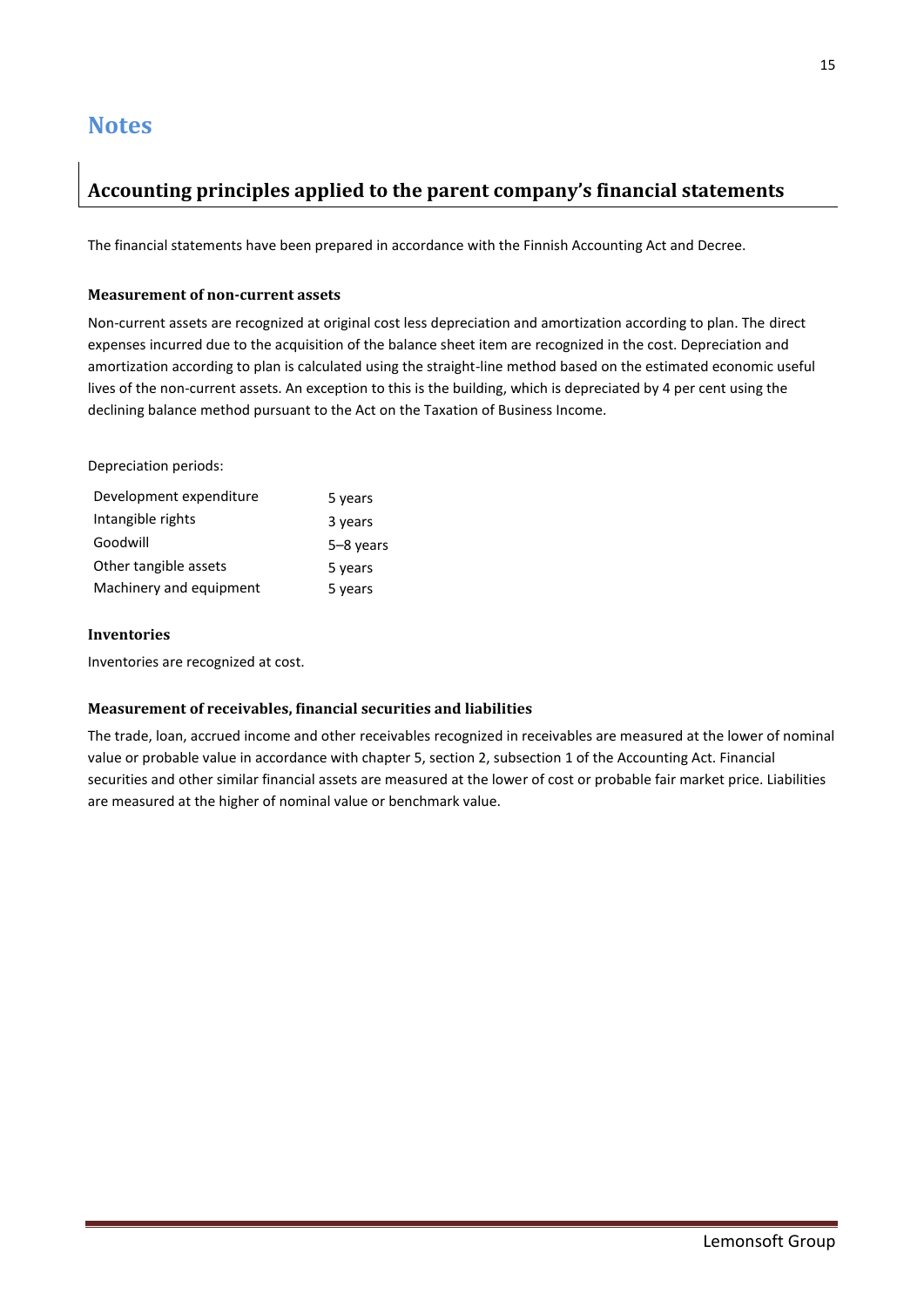## **Accounting principles applied to the consolidated financial statements**

#### **Scope of the consolidated financial statements**

The Group undertakings below are consolidated in the consolidated financial statements.

| Company       | Holding        |
|---------------|----------------|
| Lemonsoft Ovi | parent company |
| Lixani Ov     | 51%            |
| Workin Oy     | 51%            |
| Metsys Oy     | 100%           |
| Planmill Oy   | 100%           |

#### **Accounting principles applied to the consolidated financial statements**

Intra-Group shareholding is taken into consideration through the cost method. The difference between the cost of subsidiaries and equity corresponding to the acquired holding is disclosed as goodwill on consolidation. Goodwill on consolidation is amortized over 5–8 years.

Intra-Group transactions, receivables, liabilities and internal distribution of profit have been eliminated.

## **Major events during the financial period**

Lemonsoft Oyj was listed on the Nasdaq First North Growth Market Finland marketplace in November 2021. In connection with the IPO, the company raised gross funds of approximately EUR 15 million and got 5,200 new shareholders. The non-recurring expenses connected to the listing were EUR 1.4 million.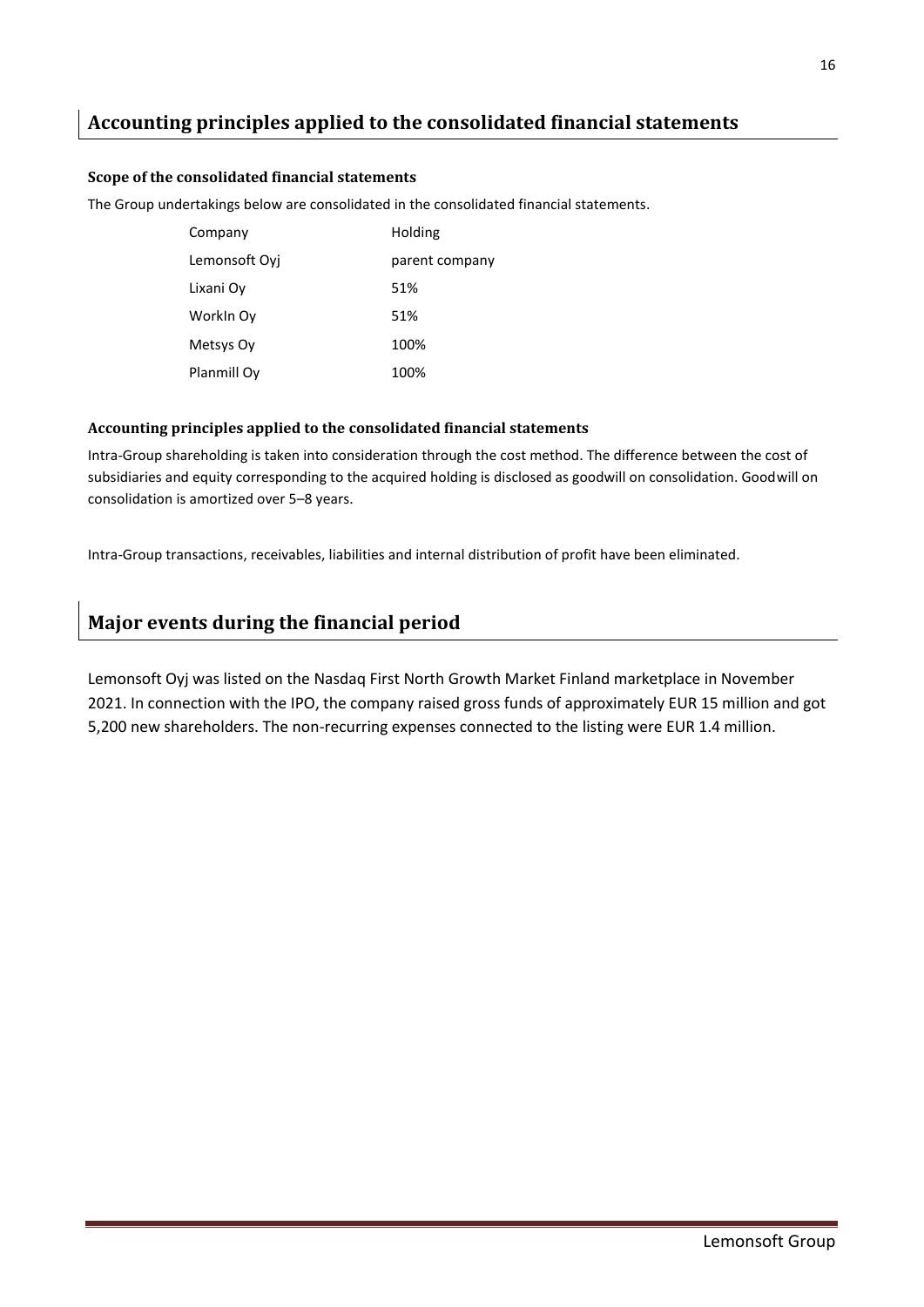## **Notes concerning the income statement**

#### **Net sales**

Net sales are comprised of SaaS, Transactions and Consulting and other net sales, which are disclosed using the accrual basis.

#### **Other operating income**

Other operating income includes development financing from Business Finland and rental revenue.

### **Personnel**

|                                                | Group |      | Parent company |      |
|------------------------------------------------|-------|------|----------------|------|
|                                                | 2021  | 2020 | 2021           | 2020 |
| Personnel on average during the financial year | 129   | 102  | 110            | 87   |

#### **Wages and salaries of management**

|               | Group      |            | Parent company |            |
|---------------|------------|------------|----------------|------------|
|               | 2021       | 2020       | 2021           | 2020       |
| CEO           | 312,420.81 | 198,096.88 | 182.892.44     | 158,456.88 |
| Board members | 66,500.00  | 64,000.00  | 66,500.00      | 64,000.00  |

## **Notes concerning the balance sheet assets**

### **Account of the amortization period and method of capitalized development expenses.**

The development expenditure of the LemonOnline software developed in 2016 and 2017 will be amortized over 5 years using the straight-line method. The development expenditure of the Angular 6 project carried out in 2018 is EUR 150,000.00, which will be amortized over 5 years using the straight-line method.

### **Account of the depreciation period and method of other capitalized long-term expenditure**

Basic improvement expenses of office premises were capitalized in other capitalized long-term expenditure in 2017 and 2018, which will be depreciated over 5 years using the straight-line method.

### **Capital loans granted and their primary terms and conditions**

Lemonsoft Oyj granted a capital loan of EUR 20,000.00 to WorkIn Oy during the financial year. The principal and interest may only be paid after all other debts if the company falls into liquidation or bankruptcy. Otherwise, principal may be repaid and interest paid only to the extent that the amount of the company's non-restricted equity and all capital loans at the time of payment exceeds the loss shown on the balance sheet of the financial statements adopted for the most recently ended financial year of the company or newer. If not restricted by the terms and conditions above, the capital loan will be repaid by EUR 5,000 per year on each 1st of December, starting on 1 December 2021.

No interest was accrued on the loan in accordance with the interest terms and conditions of the agreement.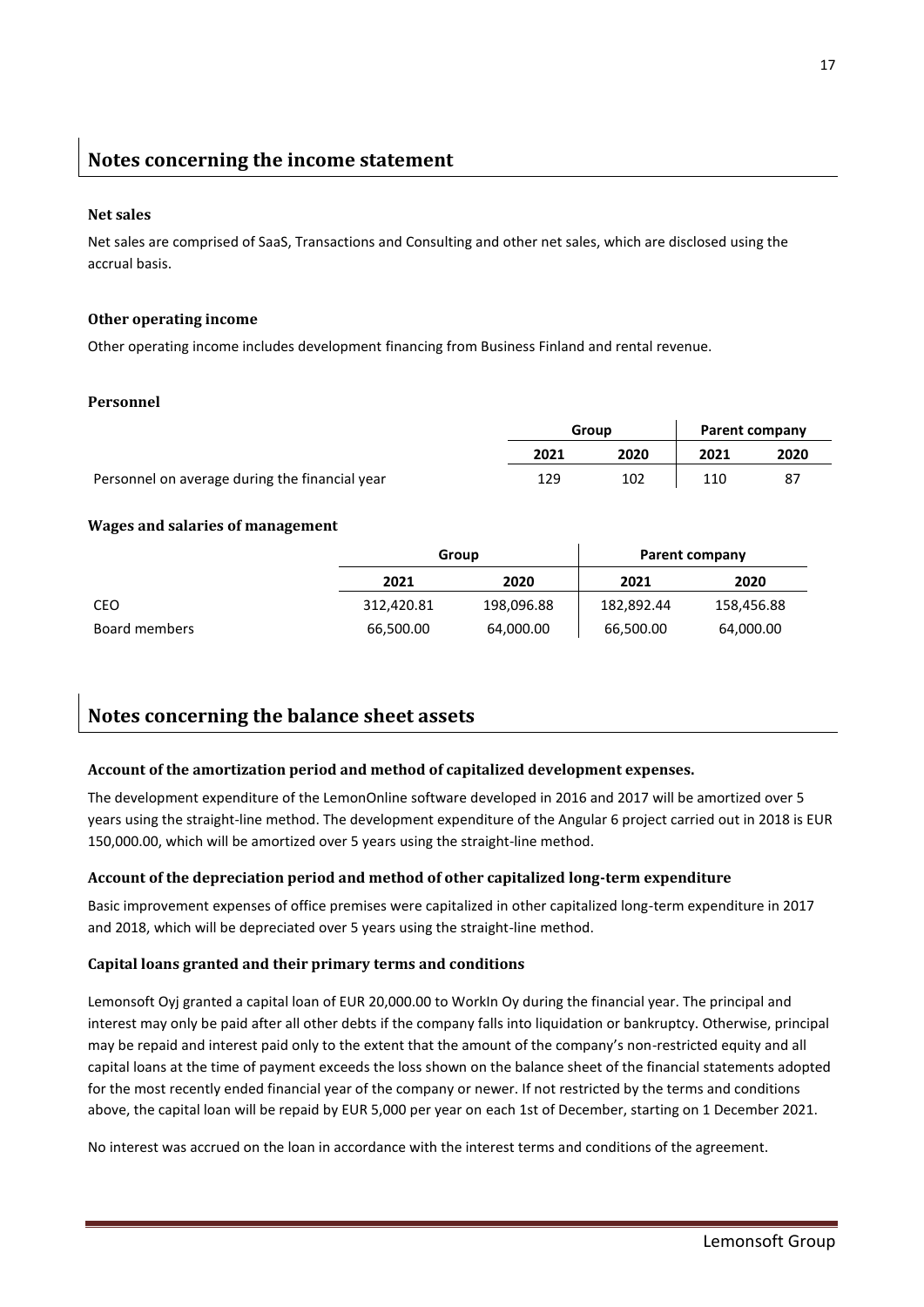## **Major items included in prepayments and accrued income**

|                                       |            | Parent     |
|---------------------------------------|------------|------------|
|                                       | Group      | company    |
| Wage and salary receivables           | 1,076.84   | 1,076.84   |
| Rent receivables                      | 49,482.76  | 42,600.76  |
| Tax receivables                       | 85,289.52  | 85,289.52  |
| Prepaid expenses                      | 401,335.16 | 401,133.34 |
| Prepayments and accrued income, total | 537,184.28 | 530,100.46 |

## **Group's intangible assets**

|                                                      | Goodwill     | Goodwill on<br>consolidation | Other<br>intangible<br>assets | Total        |
|------------------------------------------------------|--------------|------------------------------|-------------------------------|--------------|
| Acquisition cost 1 January 2021                      | 928,598.97   | 3,670,365.67                 | 350,000.00                    | 1,293,459.66 |
| <b>Additions</b>                                     | 3,861,572.98 | 2,916,317.17                 | 0.00                          | 3,861,572.98 |
| <b>Deductions</b>                                    | 2,752,650.73 | 0.00                         | 0.00                          | 2,752,650.73 |
| <b>Reclassifications</b>                             | 0.00         | 0.00                         | 0.00                          | 0.00         |
| Acquisition cost 31 December 2021                    | 2,037,521.22 | 6,586,682.84                 | 350,000.00                    | 7,907,683.37 |
| Accumulated depreciation, amortization and           |              |                              |                               |              |
| impairment 1 January 2021                            | 537,495.28   | 646,917.54                   | 240,000.02                    | 792,355.99   |
| Accumulated depreciation and amortization on         |              |                              |                               |              |
| deductions and transfers                             |              | 0.00                         | 0.00                          | 0.00         |
| Depreciation and amortization for the financial year | 553,992.10   | 462,249.11                   | 49,999.92                     | 603,992.02   |
| Impairment                                           | 0.00         | 0.00                         | 0.00                          | 0.00         |
| Accumulated depreciation and amortization 31         |              |                              |                               |              |
| December 2021                                        | 1,091,487.38 | 1,109,166.65                 | 289,999.94                    | 1,396,348.01 |
| Increases in value                                   | 0.00         | 0.00                         | 0.00                          | 0.00         |
| Book value 31 December 2021                          | 946,033.84   | 5,477,516.19                 | 60,000.06                     | 6,483,550.09 |
| Book value 31 December 2020                          | 391,103.69   | 3,207,227.69                 | 109,999.98                    | 3,708,331.36 |

## **Group's tangible assets**

|                                                                                                                         | <b>Buildings</b> | Machinery<br>and<br>equipment | Works of<br>art | Other<br>tangible<br>assets | Total        |
|-------------------------------------------------------------------------------------------------------------------------|------------------|-------------------------------|-----------------|-----------------------------|--------------|
| Acquisition cost 1 January 2021                                                                                         | 331,300.00       | 484,469.23                    | 1,500.00        | 424,292.52                  | 1,241,561.75 |
| Additions                                                                                                               | 0.00             | 105,683.47                    | 0.00            | 0.00                        | 105,683.47   |
| <b>Deductions</b>                                                                                                       | 0.00             | 7,105.93                      | 1,500.00        | 0.00                        | 8,605.93     |
| Reclassifications                                                                                                       | 0.00             | 0.00                          | 0.00            | 0.00                        | 0.00         |
| Acquisition cost 31 December 2021                                                                                       | 331,300.00       | 597,258.63                    | 0.00            | 424.292.52                  | 1,352,851.15 |
| Accumulated depreciation, amortization and<br>impairment 1 January 2021<br>Accumulated depreciation and amortization on | 71,972.24        | 238,096.61                    | 0.00            | 307,029.76                  | 617,098.61   |
| deductions and transfers                                                                                                | 0.00             | 0.00                          | 0.00            | 0.00                        | 0.00         |
| Depreciation and amortization for the financial year                                                                    | 10,373.16        | 93,144.53                     | 0.00            | 84,858.54                   | 188,376.23   |
| Impairment                                                                                                              | 0.00             | 0.00                          | 0.00            | 0.00                        | 0.00         |
| Accumulated depreciation and amortization 31                                                                            |                  |                               |                 |                             |              |
| December 2021                                                                                                           | 82,345.40        | 331,241.14                    | 0.00            | 391,888.30                  | 805,474.84   |
| Increases in value                                                                                                      | 0.00             | 0.00                          | 0.00            | 0.00                        | 0.00         |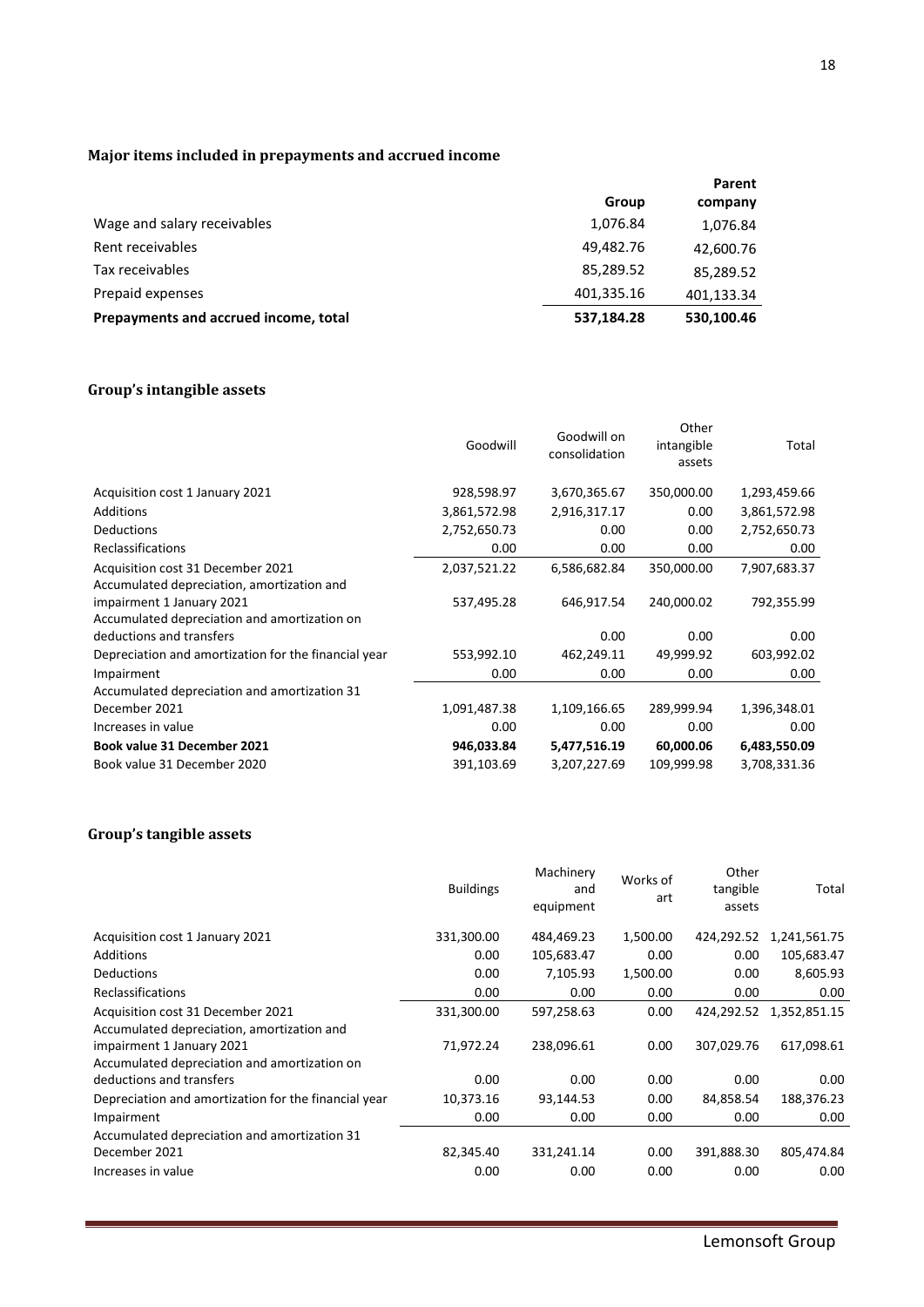| <b>Book value 31 December 2021</b> | 248.954.60 | 251.880.80 | 0.00 | 32.404.22 533.239.62             |  |
|------------------------------------|------------|------------|------|----------------------------------|--|
| Book value 31 December 2020        | 259.327.76 | 246.645.84 |      | 1.500.00  117.262.76  624.736.36 |  |

#### **Group's investments**

|                                                      | In group<br>undertakings | Other<br>investments | Total        |
|------------------------------------------------------|--------------------------|----------------------|--------------|
| Acquisition cost 1 January 2021                      | 1,020.00                 | 1,493,838.96         | 1,494,858.96 |
| Additions                                            | 0.00                     | 480,622.92           | 480,622.92   |
| Interest expenses included in acquisition cost       | 0.00                     | 0.00                 | 0.00         |
| Deductions                                           | 1,020.00                 | 100,000.00           | 101,020.00   |
| Reclassifications                                    | 0.00                     | 0.00                 | 0.00         |
| Acquisition cost 31 December 2021                    | 0.00                     | 1,874,461.88         | 1,874,461.88 |
| Accumulated depreciation, amortization and           |                          |                      |              |
| impairment 1 January 2021                            | 0.00                     | 0.00                 | 0.00         |
| Accumulated depreciation and amortization on         |                          |                      |              |
| deductions and transfers                             | 0.00                     | 0.00                 | 0.00         |
| Depreciation and amortization for the financial year | 0.00                     | 0.00                 | 0.00         |
| Impairment                                           | 0.00                     | 0.00                 | 0.00         |
| Reversals of impairments                             | 0.00                     | 0.00                 | 0.00         |
| Accumulated depreciation and amortization 31         |                          |                      |              |
| December 2021                                        | 0.00                     | 0.00                 | 0.00         |
| Increases in value                                   | 0.00                     | 0.00                 | 0.00         |
| <b>Book value 31 December 2021</b>                   | 0.00                     | 1,874,461.88         | 1,874,461.88 |
| Book value 31 December 2020                          | 1,020.00                 | 1,493,838.96         | 1,494,858.96 |

## **Parent company intangible assets**

|                                                 | Intangible<br>rights | Goodwill     | Other<br>intangible<br>assets | Total        |
|-------------------------------------------------|----------------------|--------------|-------------------------------|--------------|
| Acquisition cost 1 January 2021                 | 14,860.69            | 928,598.97   | 350,000.00                    | 1,293,459.66 |
| <b>Additions</b>                                | 0.00                 | 3,861,572.98 | 0.00                          | 3,861,572.98 |
| <b>Deductions</b>                               | 0.00                 | 0.00         | 0.00                          | 0.00         |
| Reclassifications                               | 0.00                 | 0.00         | 0.00                          | 0.00         |
| Acquisition cost 31 December 2021               | 14,860.69            | 4,790,171.95 | 350,000.00                    | 5,155,032.64 |
| Accumulated depreciation, amortization and      |                      |              |                               |              |
| impairment 1 January 2021                       | 14,860.69            | 537,495.28   | 240,000.02                    | 792,355.99   |
| Accumulated depreciation and amortization on    |                      |              |                               |              |
| deductions and transfers                        | 0.00                 | 0.00         | 0.00                          | 0.00         |
| Depreciation and amortization for the financial |                      |              |                               |              |
| year                                            | 0.00                 | 553,992.10   | 49,999.92                     | 603,992.02   |
| Impairment                                      | 0.00                 | 0.00         | 0.00                          | 0.00         |
| Accumulated depreciation and amortization 31    |                      |              |                               |              |
| December 2021                                   | 14,860.69            | 1,091,487.38 | 289,999.94                    | 1,396,348.01 |
| Increases in value                              | 0.00                 | 0.00         | 0.00                          | 0.00         |
| <b>Book value 31 December 2021</b>              | 0.00                 | 3,698,684.57 | 60,000.06                     | 3,758,684.63 |
| Book value 31 December 2020                     | 0.00                 | 391,103.69   | 109,999.98                    | 501,103.67   |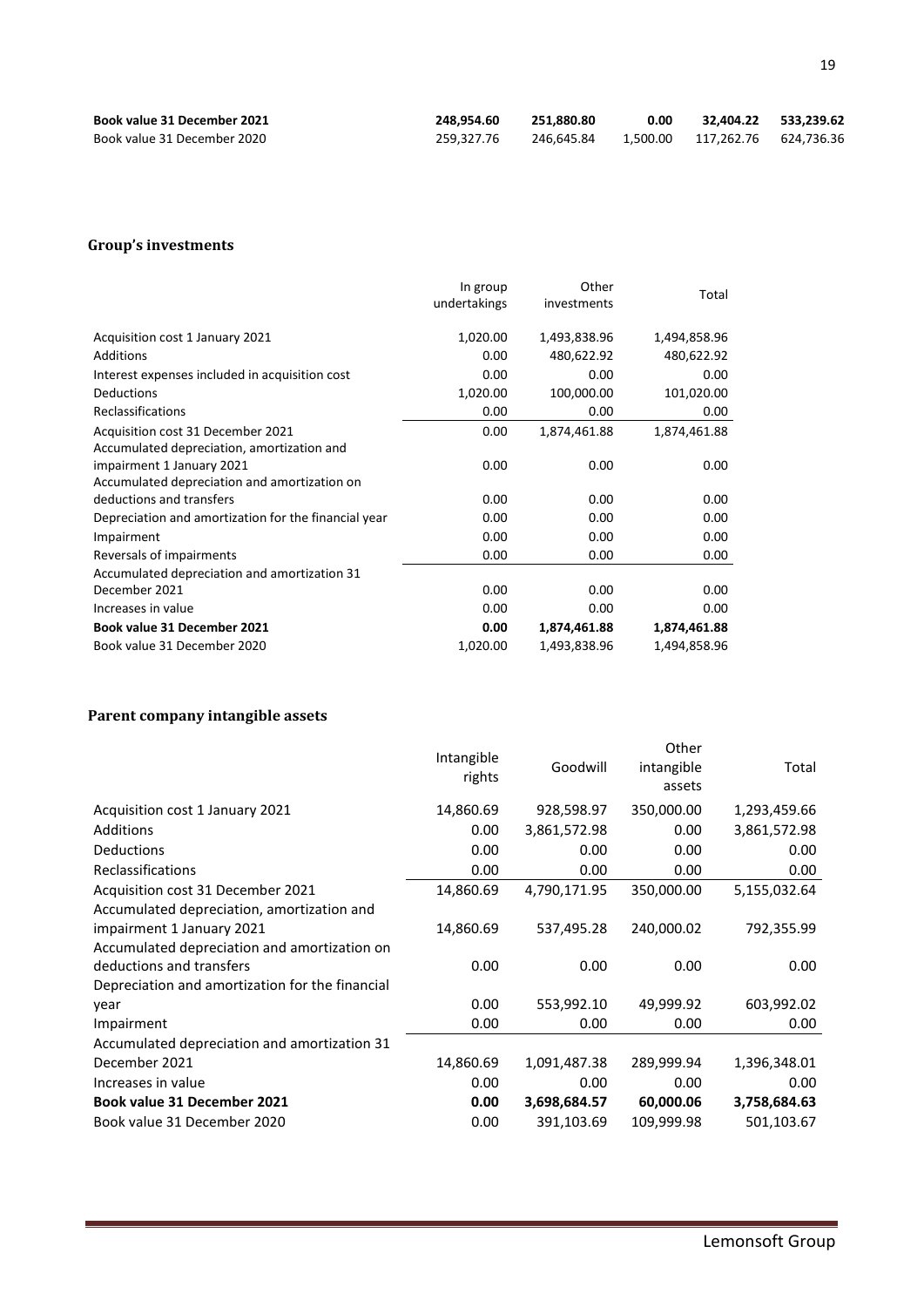## **Parent company's tangible assets**

|                                                 | <b>Buildings</b> | Machinery and<br>equipment | Works of<br>art | Other<br>tangible<br>assets | Total        |
|-------------------------------------------------|------------------|----------------------------|-----------------|-----------------------------|--------------|
| Acquisition cost 1 January 2021                 | 331,300.00       | 438,968.80                 | 1,500.00        | 424,292.52                  | 1,196,061.32 |
| Additions                                       | 0.00             | 0.00                       | 0.00            | 0.00                        | 0.00         |
| Deductions                                      | 0.00             | 0.00                       | 1,500.00        | 0.00                        | 1,500.00     |
| <b>Reclassifications</b>                        | 0.00             | 0.00                       | 0.00            | 0.00                        | 0.00         |
| Acquisition cost 31 December 2021               | 331,300.00       | 544,379.05                 | 0.00            | 424,292.52                  | 1,299,971.57 |
| Accumulated depreciation, amortization and      |                  |                            |                 |                             |              |
| impairment 1 January 2021                       | 71,972.24        | 203,002.22                 | 0.00            | 307,029.76                  | 582,004.22   |
| Accumulated depreciation and amortization on    |                  |                            |                 |                             |              |
| deductions and transfers                        | 0.00             | 0.00                       | 0.00            | 0.00                        | 0.00         |
| Depreciation and amortization for the financial |                  |                            |                 |                             |              |
| year                                            | 10,373.16        | 89,756.64                  | 0.00            | 84,858.54                   | 184,988.34   |
| Impairment                                      | 0.00             | 0.00                       | 0.00            | 0.00                        | 0.00         |
| Accumulated depreciation and amortization 31    |                  |                            |                 |                             |              |
| December 2021                                   | 82,345.40        | 292,758.86                 | 0.00            | 391,888.30                  | 766,992.56   |
| Increases in value                              | 0.00             | 0.00                       | 0.00            | 0.00                        | 0.00         |
| <b>Book value 31 December 2021</b>              | 248,954.60       | 251,620.19                 | 0.00            | 32,404.22                   | 532,979.01   |
| Book value 31 December 2020                     | 259,327.76       | 235,966.58                 | 1,500.00        | 117,262.76                  | 614,057.10   |

## **Parent company's investments**

|                                                      | In group<br>undertakings | Amounts owed by<br>group undertakings | Other shares<br>and similar<br>rights of<br>ownership | Total        |
|------------------------------------------------------|--------------------------|---------------------------------------|-------------------------------------------------------|--------------|
| Acquisition cost 1 January 2021                      | 3,999,589.60             | 200,000.00                            | 1,393,838.96                                          | 5,593,428.56 |
| Additions                                            | 5,862,084.20             | 0.00                                  | 479,147.01                                            | 6,341,231.21 |
| Interest expenses included in acquisition cost       | 0.00                     | 0.00                                  | 0.00                                                  | 0.00         |
| Deductions                                           | 145,084.80               | 0.00                                  | 0.00                                                  | 145,084.80   |
| Reclassifications                                    | 3,657,600.00             | 0.00                                  | 0.00                                                  | 3,657,600.00 |
| Acquisition cost 31 December 2021                    | 6,058,989.00             | 200,000.00                            | 1,872,985.97                                          | 8,131,974.97 |
| Accumulated depreciation, amortization and           |                          |                                       |                                                       |              |
| impairment 1 January 2021                            | 0.00                     | 0.00                                  | 0.00                                                  | 0.00         |
| Accumulated depreciation and amortization on         |                          |                                       |                                                       |              |
| deductions and transfers                             | 0.00                     | 0.00                                  | 0.00                                                  | 0.00         |
| Depreciation and amortization for the financial year | 0.00                     | 0.00                                  | 0.00                                                  | 0.00         |
| Impairment                                           | 0.00                     | 0.00                                  | 0.00                                                  | 0.00         |
| Reversals of impairments                             | 0.00                     | 0.00                                  | 0.00                                                  | 0.00         |
| Accumulated depreciation and amortization 31         |                          |                                       |                                                       |              |
| December 2021                                        | 0.00                     | 0.00                                  | 0.00                                                  | 0.00         |
| Increases in value                                   | 0.00                     | 0.00                                  | 0.00                                                  | 0.00         |
| Book value 31 December 2021                          | 6,058,989.00             | 200,000.00                            | 1,872,985.97                                          | 8,131,974.97 |
| Book value 31 December 2020                          | 3,999,589.60             | 200,000.00                            | 1,393,838.96                                          | 5,593,428.56 |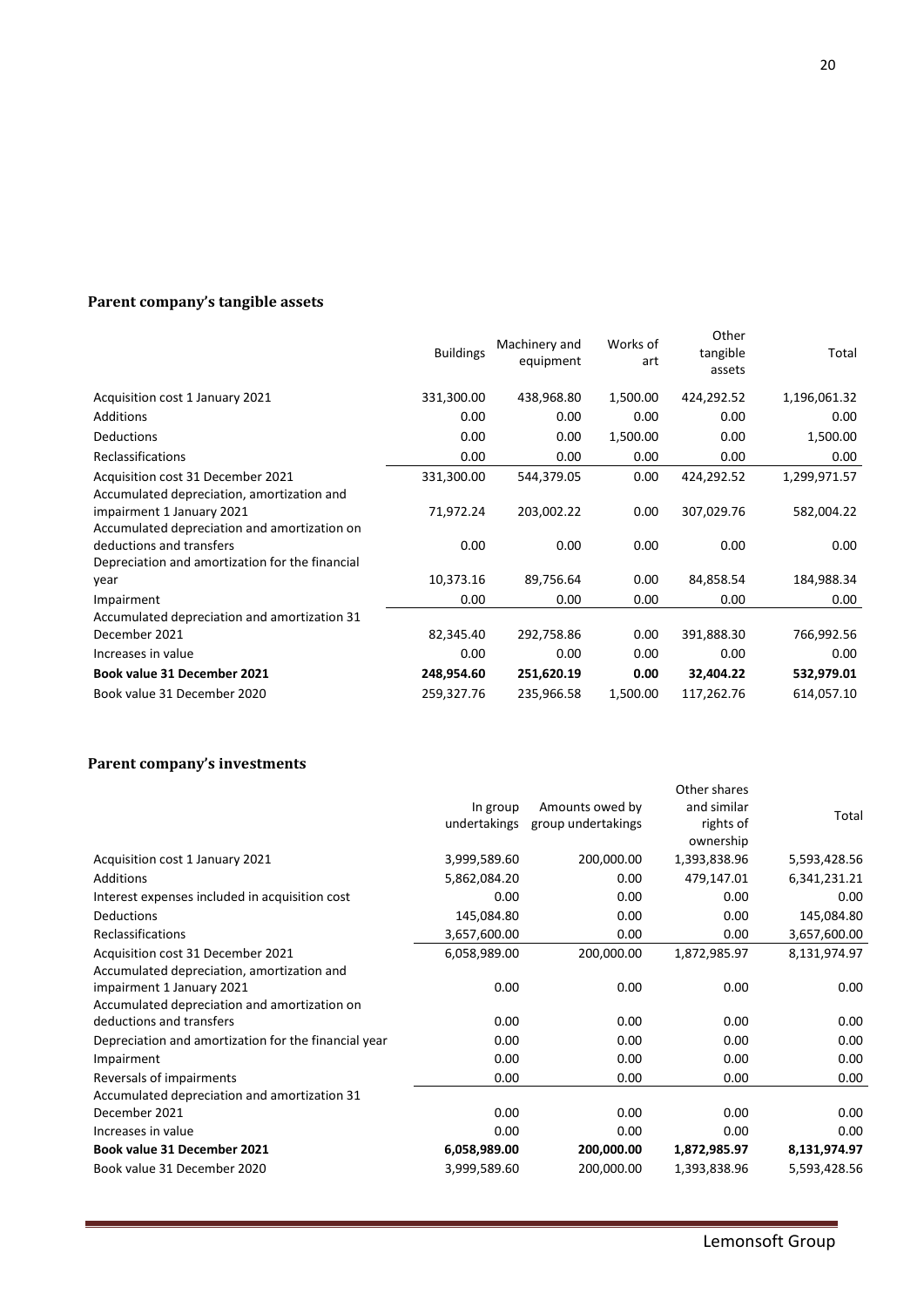## **Itemization of receivables from Group undertakings**

| Parent company balance sheet              |            |
|-------------------------------------------|------------|
| Non-current receivables                   |            |
| Capital loans to Group undertakings       | 200,000.00 |
| Current receivables                       |            |
| Trade receivables from Group undertakings | 6,344.05   |
|                                           | 206,344.05 |

## **Notes concerning the balance sheet equity and liabilities**

## **Itemization of liabilities to Group undertakings**

Parent company balance sheet

Current receivables

| Accounts payable to group undertakings | 11.160.00 |
|----------------------------------------|-----------|
|                                        | 11,160.00 |

## **Changes in equity**

| €                                                                            | <b>GROUP</b>    |                 | <b>PARENT COMPANY</b> |                 |
|------------------------------------------------------------------------------|-----------------|-----------------|-----------------------|-----------------|
| <b>EQUITY</b>                                                                | 2021            | 2020            | 2021                  | 2020            |
| <b>Restricted equity</b>                                                     |                 |                 |                       |                 |
| Share capital 1 January                                                      | 8,000.00        | 8,000.00        | 8,000.00              | 8,000.00        |
| Share capital increase 31 August                                             | 72,000.00       | 0.00            | 72,000.00             | 0.00            |
| Share capital 31 December                                                    | 80,000.00       | 8,000.00        | 80,000.00             | 8,000.00        |
| <b>Restricted equity, total 31 December</b>                                  | 80,000.00       | 8,000.00        | 80,000.00             | 8,000.00        |
| <b>Non-restricted equity</b><br>Reserve for invested non-restricted equity 1 |                 |                 |                       |                 |
| January                                                                      | 35,565.64       | 0.00            | 0.00                  | 0.00            |
| <b>IPO 16 November</b>                                                       | 14,944,540.20   | 0.00            | 14,944,540.20         | 0.00            |
| Reserve for invested non-restricted equity 31<br>December                    | 14,980,105.84   | 41,065.64       | 14,944,540.20         | 0.00            |
| Retained earnings 1 January                                                  | 6,934,897.78 *  | 5,293,560.86    | 7,362,221.92          | 5,504,708.06    |
| Dividends distributed                                                        | $-2,210,000.00$ | $-1,530,000.00$ | $-2,210,000.00$       | $-1,530,000.00$ |
| Share capital increase 31 August                                             | $-72,000.00$    | 0.00            | $-72,000.00$          | 0.00            |
| <b>Retained earnings/losses 31 December</b>                                  | 4,652,897.78    | 3,763,560.86    | 5,080,221.92          | 3,974,708.06    |
| Profit/loss for the financial year                                           | 2,272,325.12    | 2,975,624.51    | 4,155,209.06          | 3,387,513.86    |
| Non-restricted equity, total 31 December                                     | 21,905,328.74   | 6,780,251.01    | 24,179,971.18         | 7,362,221.92    |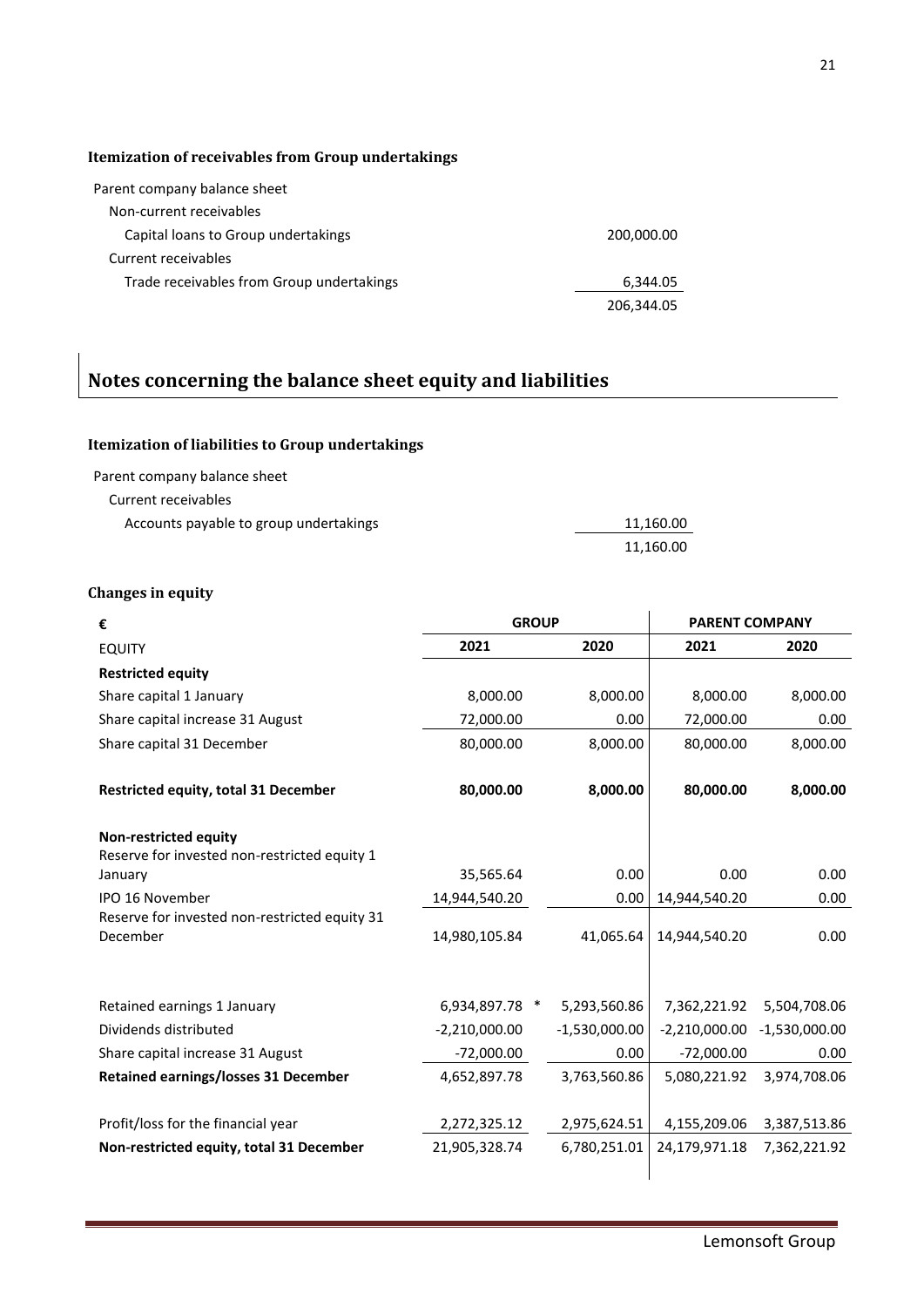| <b>Capital loans</b>             |               |            |                                           |      |
|----------------------------------|---------------|------------|-------------------------------------------|------|
| Capital loans 1 January          | 200,000.00    | 0.00       | 0.00                                      | 0.00 |
| Transfer of capital loan         | $-200,000.00$ | 0.00       | 0.00                                      | 0.00 |
| <b>Capital loans 31 December</b> | 0.00          | 200,000.00 | 0.00                                      | 0.00 |
|                                  |               |            |                                           |      |
| <b>EQUITY, TOTAL</b>             | 21,985,328.74 |            | 6,988,251.01   24,259,971.18 7,370,221.92 |      |

*\*Return of profit from subsidiary mergers to retained earnings on 31 December 2021, total EUR 195,712.41.*

#### **Statement of the parent company's distributable non-restricted equity**

|                                            | 2021             | 2020                         |
|--------------------------------------------|------------------|------------------------------|
|                                            | EUR              |                              |
| Reserve for invested non-restricted equity | 14,944,540.20    | EUR 0.00                     |
|                                            |                  | <b>EUR</b>                   |
| <b>Retained earnings</b>                   | EUR 5,080,221.92 | 3,974,708.06                 |
|                                            |                  | <b>EUR</b>                   |
| <b>Profit for the financial year</b>       | EUR 4,155,209.06 | 3,387,513.86                 |
|                                            | EUR              | EUR.                         |
| Non-restricted equity, total 31 December   | 24,179,971.18    | 7,362,221.92                 |
| Capitalized development expenditure        |                  | EUR-60,000.06 EUR-109,999.98 |
|                                            | EUR              | <b>EUR</b>                   |
| Distributable equity, total                | 24,119,971.12    | 7,252,221.94                 |

### **Share information**

The parent company has 18,273,726 shares, with each share conferring one vote at general meetings of shareholders. All shares confer equal rights to dividend and the company's assets.

Number of shares outstanding at the end of the financial year 18,273,726 Average number of shares outstanding during the financial year 17,849,151

#### **Non-current liabilities maturing later than within five years**

The parent company does not have non-current liabilities maturing later than within five years. The covenants of the loans from financial institutions are connected to the equity ratio, which must be a minimum of 35%. Based on the financial statements of 31 December 2021, the covenant terms are met.

#### **Major items included in accruals and deferred income**

|                                                            |              | Parent       |
|------------------------------------------------------------|--------------|--------------|
|                                                            | Group        | company      |
| Holiday pay liabilities including social security expenses | 1,070,011.03 | 871,766.74   |
| Tax liabilities                                            | 21,487.12    | 0.00         |
| Other accruals and deferred income                         | 998,241.09   | 961,026.58   |
| Accruals and deferred income, total                        | 2,089,739.24 | 1,832,793.32 |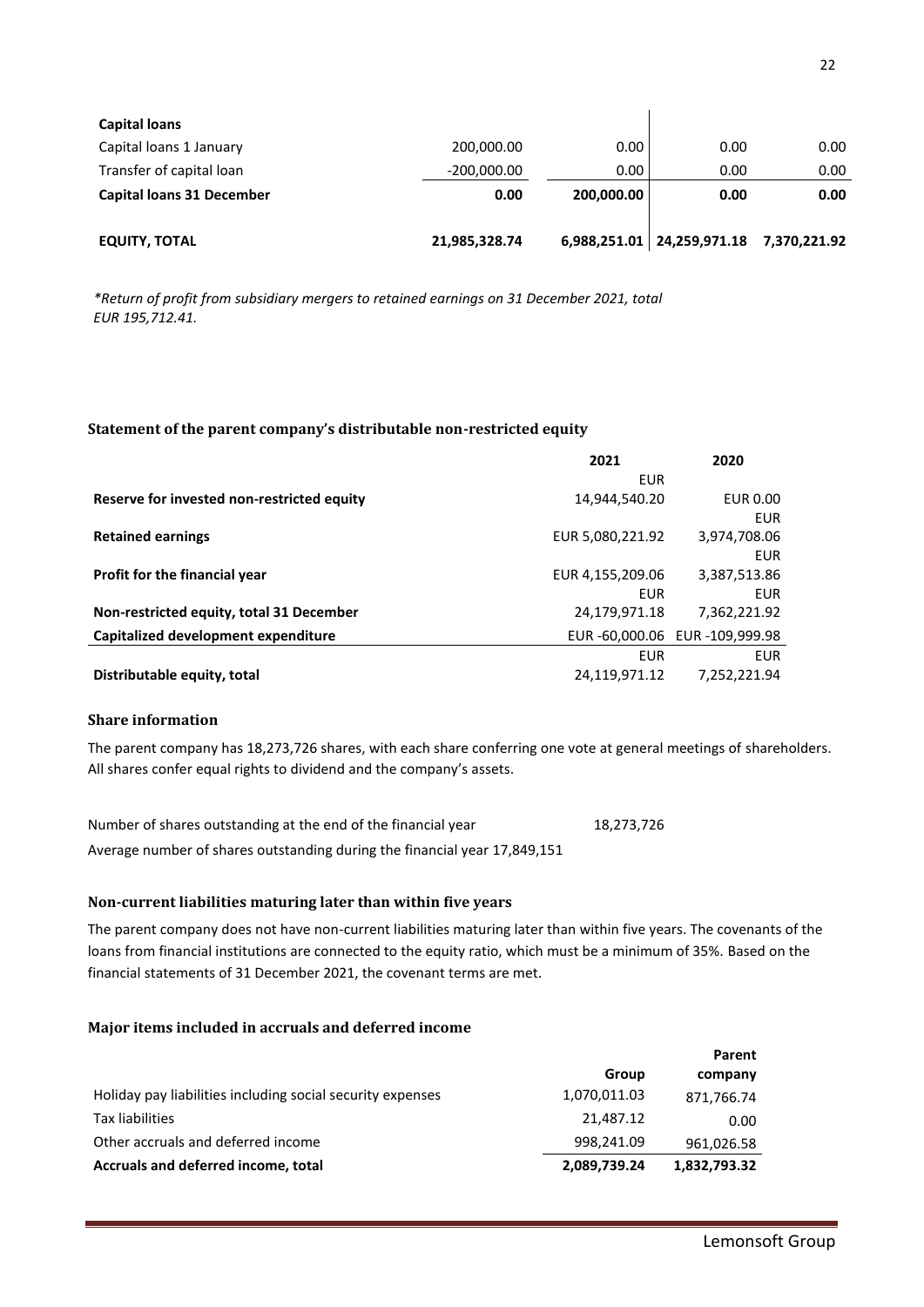#### **Substantive law collateral**

| Type of collateral                          | Parent company   |
|---------------------------------------------|------------------|
| Cash pledge (moveable property or security) | EUR 1,072,586.96 |
| Business mortgage parent company            | EUR 2,000,000.00 |
| Total                                       | EUR 3,072,586.96 |

#### **Rent and lease liabilities**

|                                          | Group      |           | Parent company |           |
|------------------------------------------|------------|-----------|----------------|-----------|
|                                          | 2021       | 2020      | 2021           | 2020      |
| Rent liabilities < 1 year                | 200,092.55 | 39,760.71 | 147,156.41     | 32,262.96 |
| Rent liabilities > 1 year                | 4,702.72   | 258.00    | 0.00           | 258.00    |
| Lease liabilities < 1 year               | 1,181.06   | 12,274.36 | 1,181.06       | 10,765.68 |
| Lease liabilities > 1 year               | 0.00       | 0.00      | 0.00           | 0.00      |
| Residual value liability for lease rents | 0.00       | 68,580.63 | 0.00           | 68,580.63 |

### **Other financial liabilities**

The company is liable to review the value added tax deductions of the real estate investments completed in 2017– 2018 if the taxable use of the property decreases during the period under review. The last year of reviewing the liability is 2028. The residual liability on 31 December 2021 is EUR 32,404.22.

## **Auditor's fees**

|                                                              | Group      |           | Parent company |           |
|--------------------------------------------------------------|------------|-----------|----------------|-----------|
|                                                              | 2021       | 2020      | 2021           | 2020      |
| Audit                                                        | 21,030.00  | 15,059.50 | 14,650.00      | 10,774.50 |
| Actions referred to in chapter 1, section 1, subsection 2 of |            |           |                |           |
| the Auditing Act                                             | 73,818.00  | 203.00    | 73,818.00      | 203.00    |
| Tax counsel                                                  | 0.00       | 0.00      | 0.00           | 0.00      |
| Other services                                               | 42,185.50  | 0.00      | 42,185.50      | 0.00      |
| <b>Total</b>                                                 | 139,054.50 | 15,262.50 | 130,653.50     | 10,977.50 |

## **Notes concerning related parties**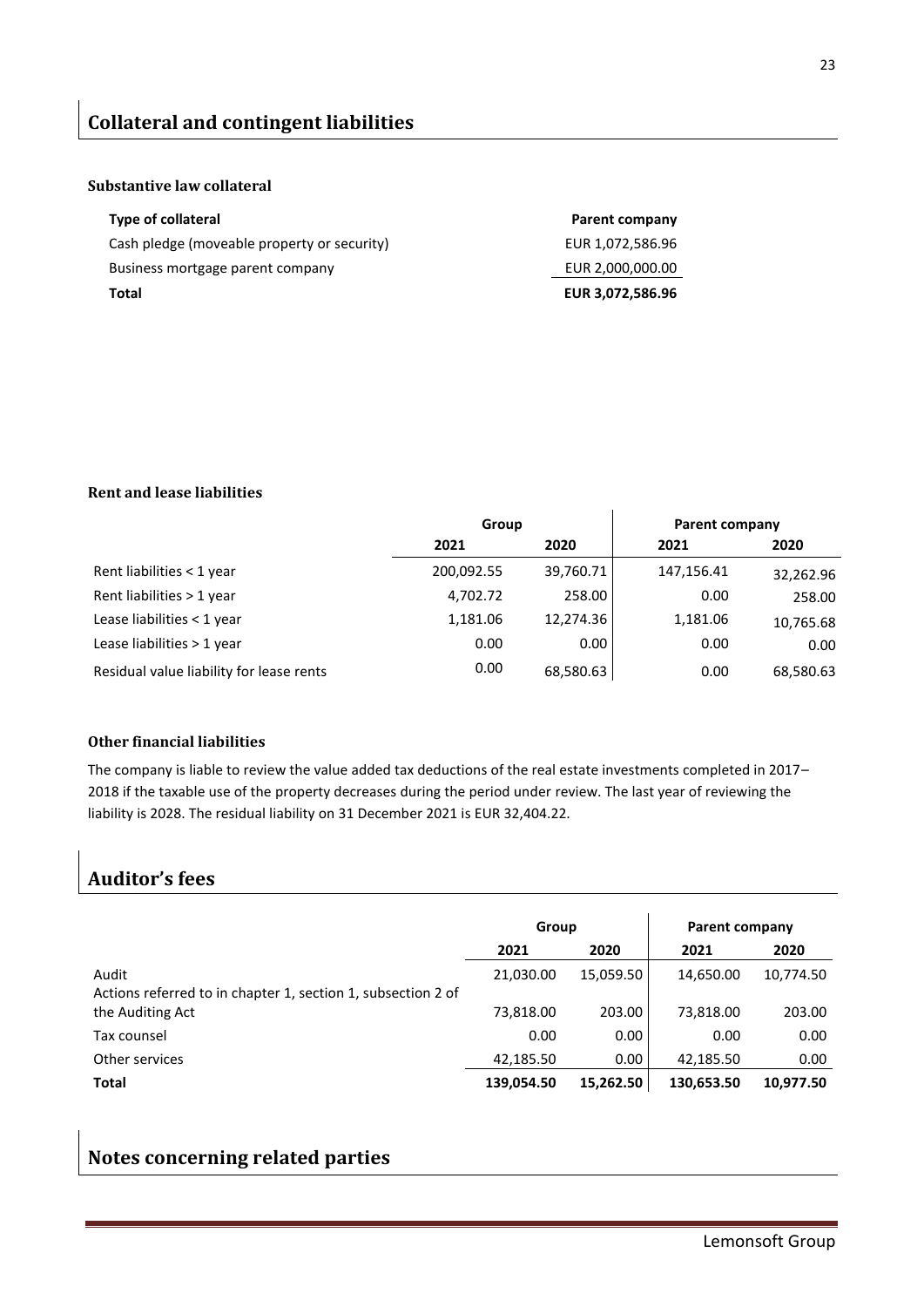Members of the company's Board of Directors or Management Team or persons or entities included in their related parties do not have material business relationships with the company. No unordinary transactions were carried out with the related parties. The employment benefits of the management are at the level of the comparison period.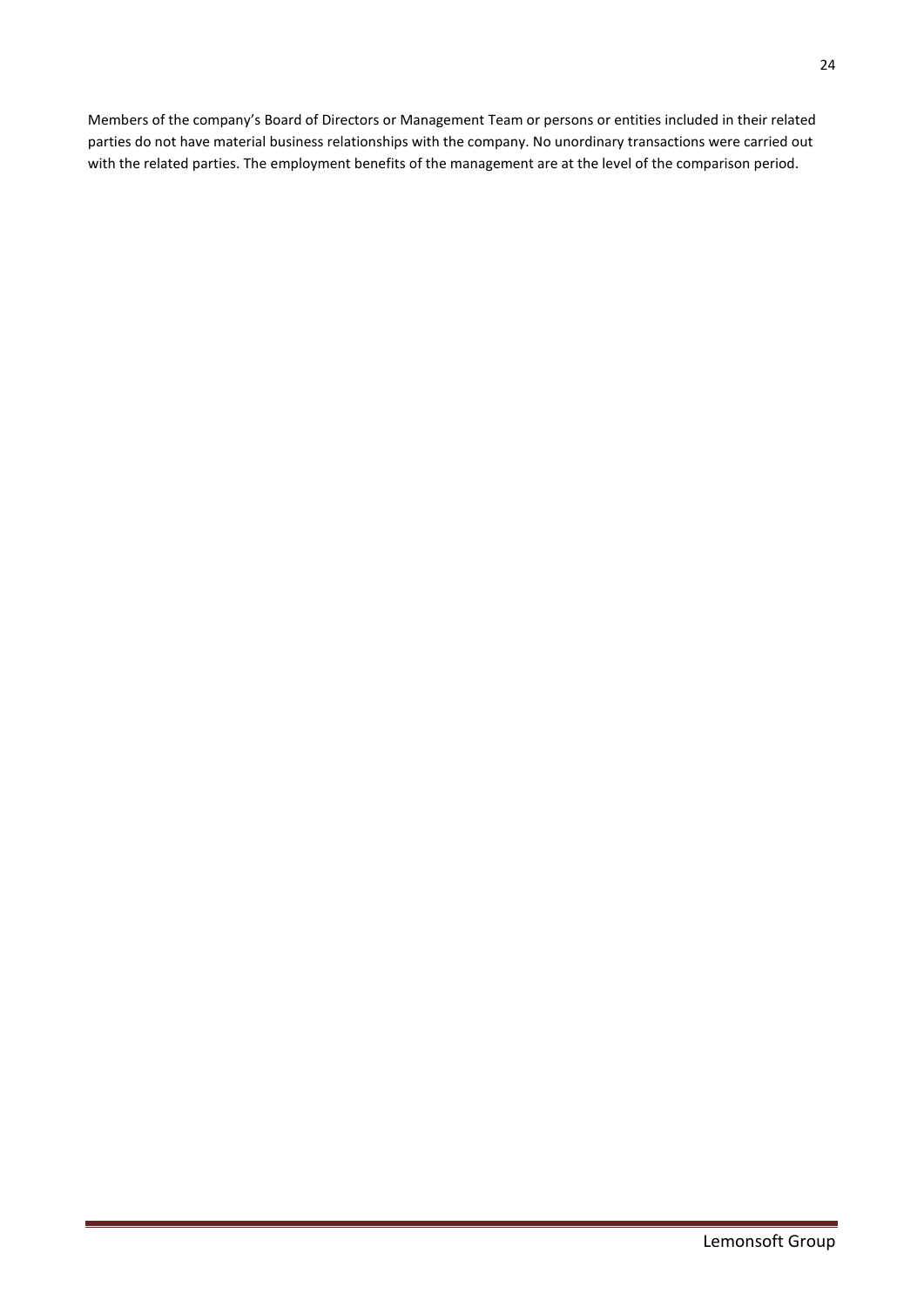# <span id="page-24-0"></span>**Signatures to the financial statements and report of the Board of Directors**

Vaasa, 22 February 2022

| Christoffer Häggblom  | Kari Joki-Hollanti | <b>Michael Richter</b> |
|-----------------------|--------------------|------------------------|
|                       |                    |                        |
| Saila Miettinen-Lähde | Ilkka Hiidenheimo  |                        |

## <span id="page-24-1"></span>**Auditor's note**

A statement on the audit conducted has been issued today.

Vaasa, 22 February 2022

KPMG Oy Ab Kim Järvi Authorized Public Accountant